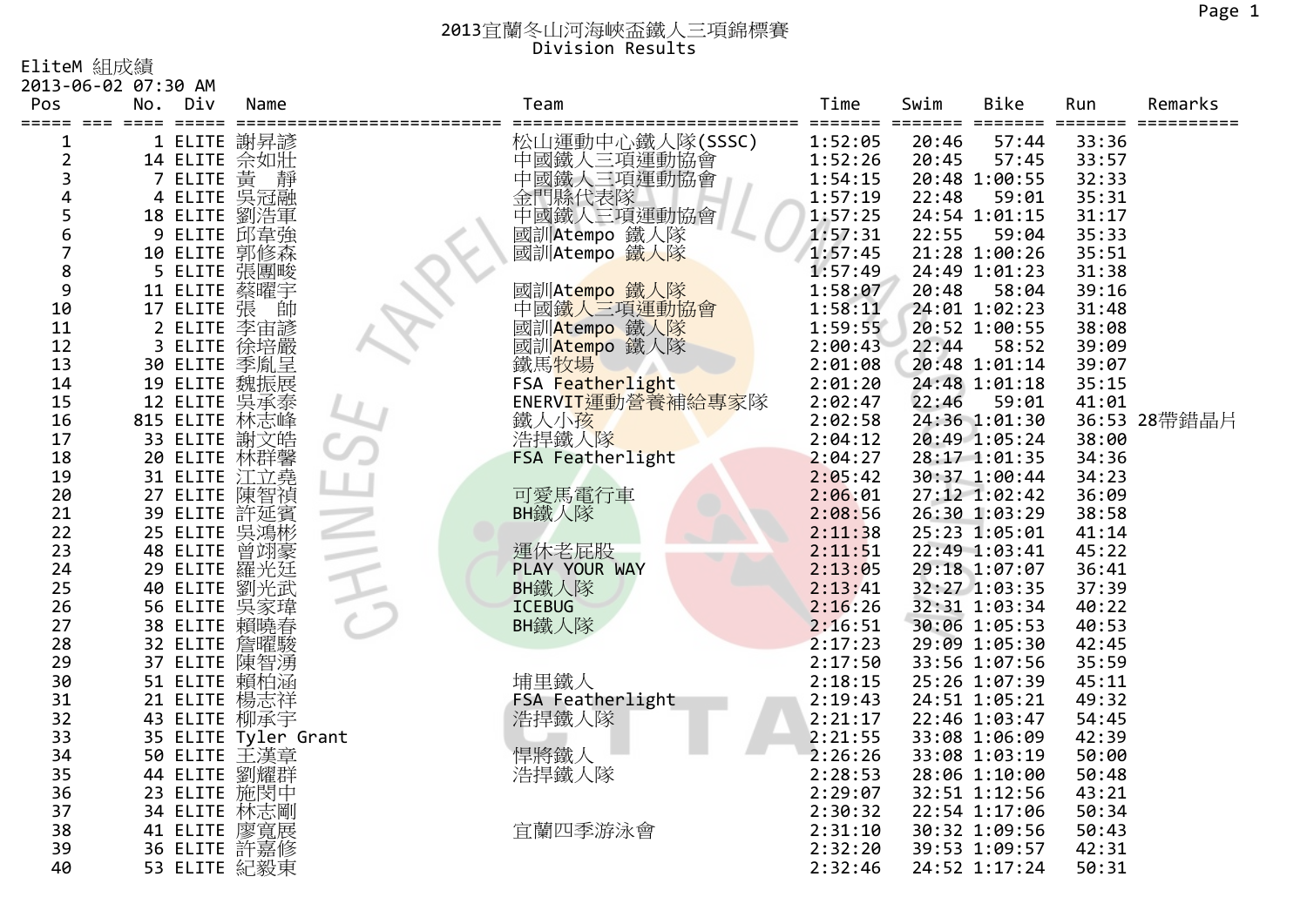| 41  | 55 ELITE 蔡尚杰 |
|-----|--------------|
| 42  | 49 ELITE 陳冠宇 |
| 43  | 52 ELITE 楊子昂 |
| 44  | 26 ELITE 陸雨廷 |
| DNF | 8 ELITE 楊茂雍  |

國訓Atempo 鐵人隊<br>埔里鐵人

2:34:02 34:23 1:11:39 48:01<br>2:38:51 31:03 1:09:38 58:11<br>2:39:18 27:24 1:10:02 1:01:53 2:39:18 27:24 1:10:02 1:01:53<br>2:50:00 30:00 1:22:56 57:06 30:00 1:22:56<br>22:43 **國訓Atempo Triathlon Team 22:43 SWIM DNF** 

計時:Chinese Taipei Triathlon Association 裁判長:黃金宏 Print <sup>2013</sup>‐06‐04, 22:42:07

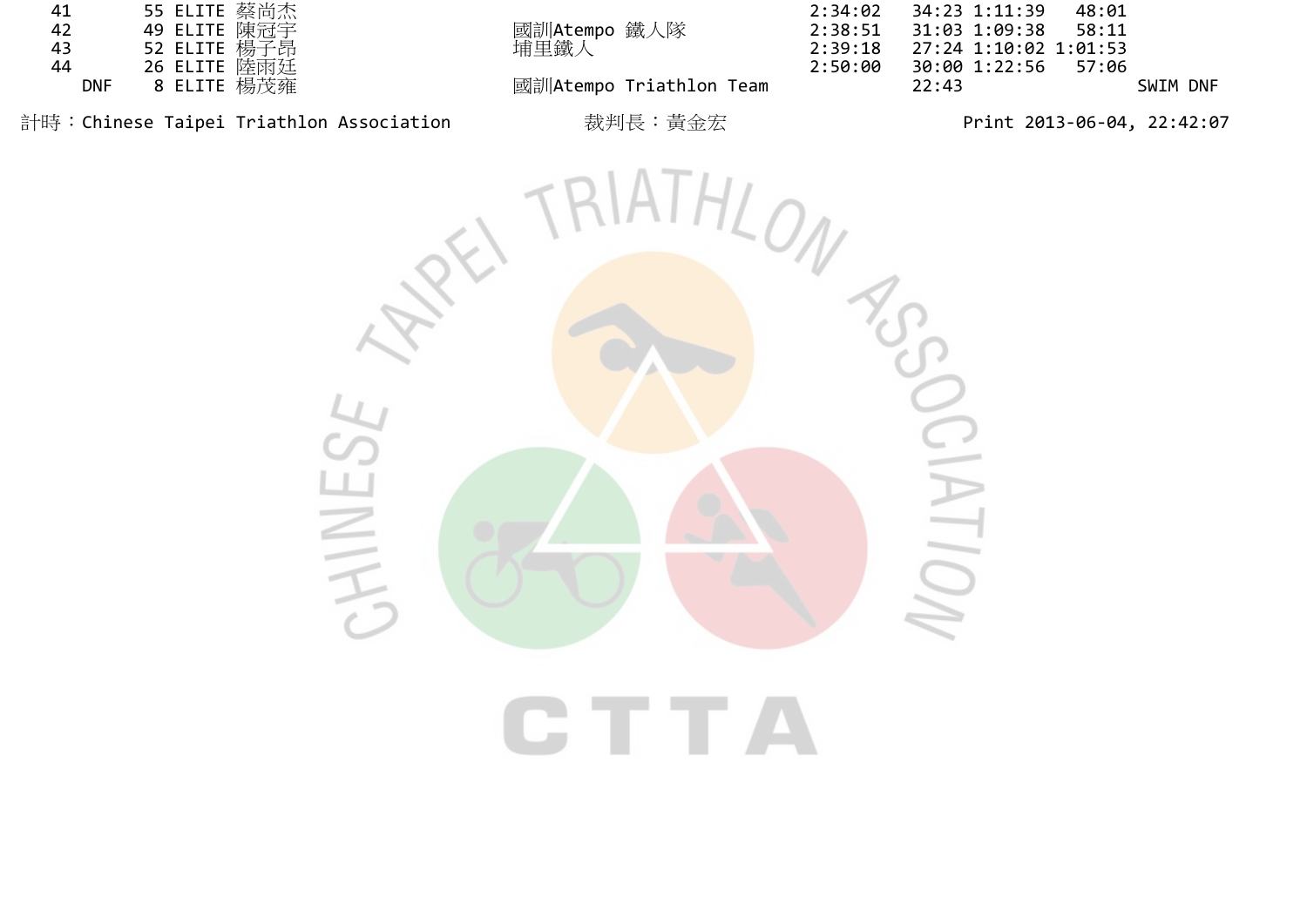| EliteF 組成績                                                                                        |                                                                                                                                                                                        |      |                                                                           |                                                                                                                                                          |                                                                                                                                  |      |                                                                                                                                                                                                          |                                                                                                          |                            |
|---------------------------------------------------------------------------------------------------|----------------------------------------------------------------------------------------------------------------------------------------------------------------------------------------|------|---------------------------------------------------------------------------|----------------------------------------------------------------------------------------------------------------------------------------------------------|----------------------------------------------------------------------------------------------------------------------------------|------|----------------------------------------------------------------------------------------------------------------------------------------------------------------------------------------------------------|----------------------------------------------------------------------------------------------------------|----------------------------|
| 2013-06-02 07:30 AM<br>Pos                                                                        | No. Div                                                                                                                                                                                | Name |                                                                           | Team                                                                                                                                                     | Time                                                                                                                             | Swim | Bike                                                                                                                                                                                                     | Run                                                                                                      | Remarks                    |
| $\overline{2}$<br>3<br>4<br>$\frac{5}{6}$<br>$\overline{7}$<br>8<br>$\mathsf 9$<br>10<br>11<br>12 | 68 ELITE<br>71 ELITE 羅崇翠<br>75 ELITE 劉<br>61 ELITE 張嘉家<br>70 ELITE 王淑英<br>63 ELITE 謝伯韶<br>67 ELITE 簡微禎<br>66 ELITE 柳怡卉<br>80 ELITE 謝汶涓<br>76 ELITE 劉淳馥<br>73 ELITE 黃佳君<br>78 ELITE 都郁晴 | 焦彩萍  |                                                                           | 中國鐵人三項運動協會<br>三項運動協會<br>中國鐵<br>三項運動協會<br>人隊<br>中國鐵人三項運動協會<br>BH鐵人隊<br>國訓Atempo 鐵人隊<br>浩捍鐵人隊<br><del>{</del> 占東高中<br>浩捍鐵人隊(中正高中)<br>BH鐵人隊<br>國訓Atempo 鐵人隊 | 2:03:13<br>2:04:50<br>2:05:12<br>2:10:11<br>2:10:34<br>2:11:33<br>2:14:52<br>2:23:42<br>2:24:13<br>2:28:40<br>2:35:33<br>2:40:29 |      | 23:32 1:03:49<br>23:29 1:03:56<br>23:25 1:04:01<br>23:08 1:04:17<br>26:48 1:07:26<br>26:39 1:07:35<br>26:35 1:07:41<br>24:13 1:10:21<br>23:34 1:11:03<br>24:03 1:12:42<br>33:41 1:14:30<br>24:14 1:17:18 | 35:53<br>37:26<br>37:48<br>42:46<br>36:21<br>37:20<br>40:37<br>49:09<br>49:37<br>51:56<br>47:23<br>58:58 |                            |
|                                                                                                   |                                                                                                                                                                                        |      | 計時: Chinese Taipei Triathlon Association<br>$\Leftarrow$<br>$\Rightarrow$ | 裁判長:黃金宏                                                                                                                                                  |                                                                                                                                  |      |                                                                                                                                                                                                          |                                                                                                          | Print 2013-06-04, 22:42:07 |
|                                                                                                   |                                                                                                                                                                                        |      |                                                                           |                                                                                                                                                          |                                                                                                                                  |      |                                                                                                                                                                                                          |                                                                                                          |                            |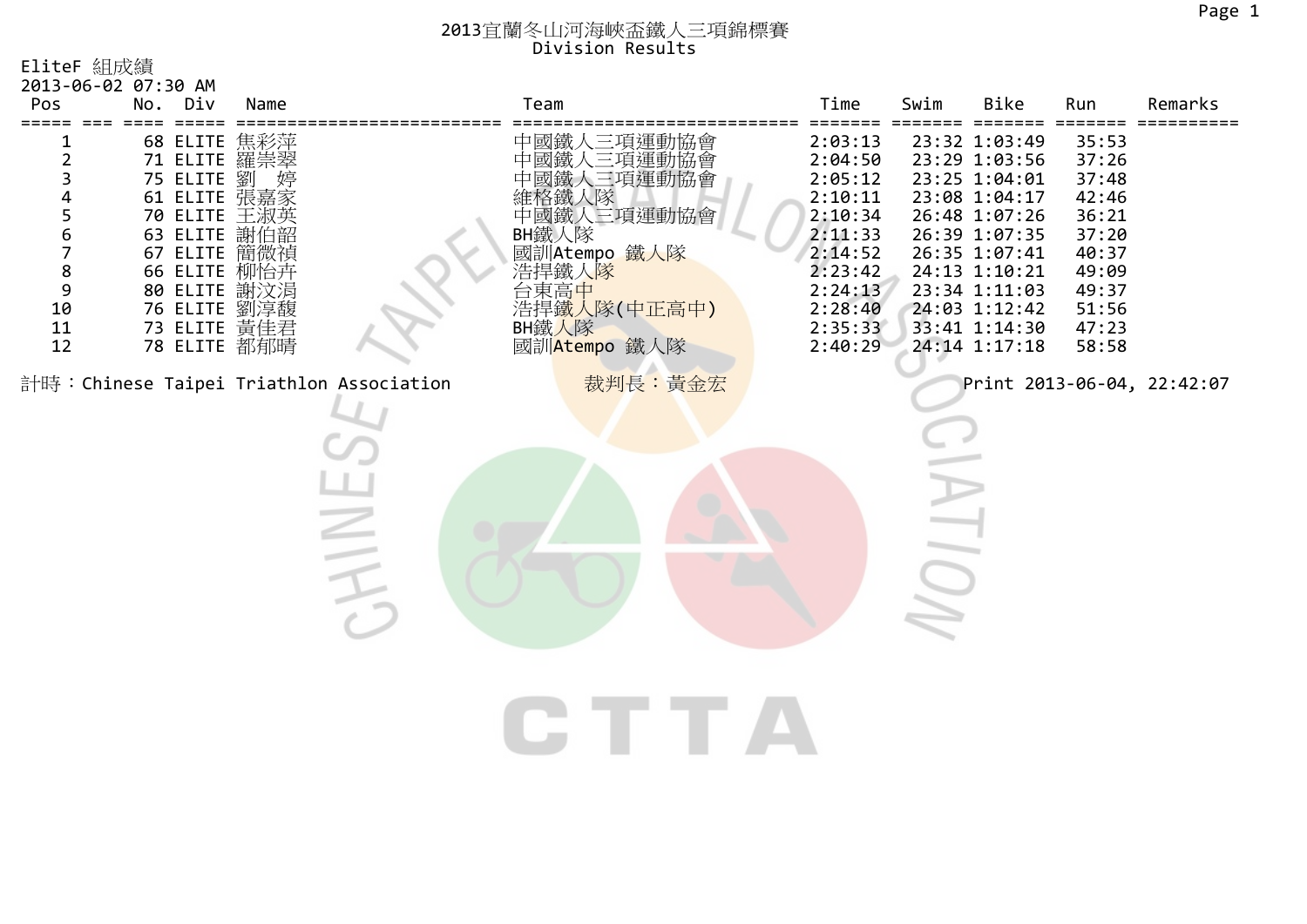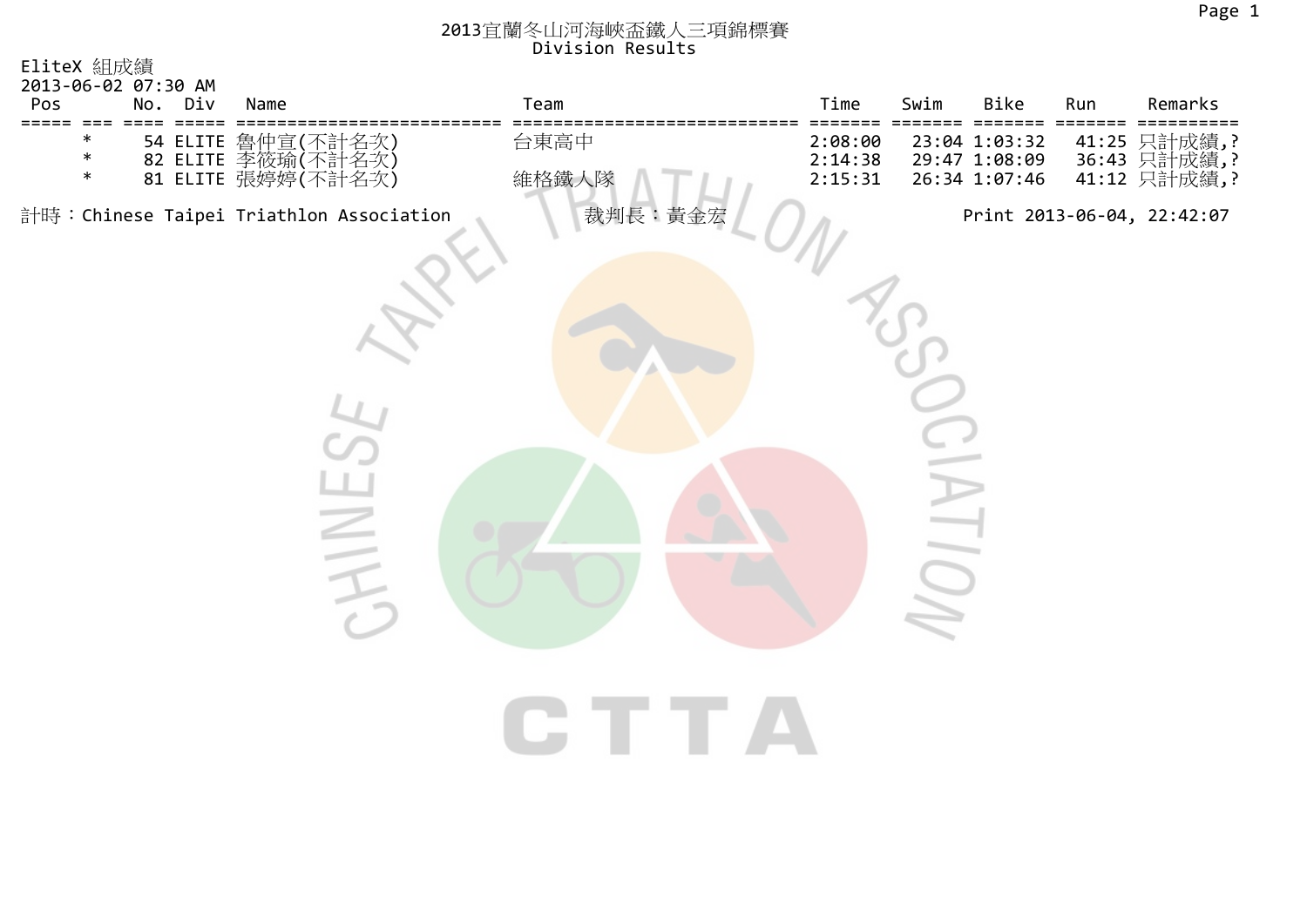| F35 組成績<br>2013-06-02 07:30 AM |                                                                                      |                                                                                                                                      |                                                      |                                                                        |                |                                                     |         |                                                                                                                                                         |                |                               |
|--------------------------------|--------------------------------------------------------------------------------------|--------------------------------------------------------------------------------------------------------------------------------------|------------------------------------------------------|------------------------------------------------------------------------|----------------|-----------------------------------------------------|---------|---------------------------------------------------------------------------------------------------------------------------------------------------------|----------------|-------------------------------|
| Pos                            | No. Div                                                                              | Name                                                                                                                                 |                                                      | Team                                                                   |                | Time                                                | Swim    | Bike                                                                                                                                                    | Run            | Remarks                       |
| 23456<br>DSQ<br><b>DNF</b>     | 114 F35<br>115 F35<br>117 F35<br>116 F35<br>120 F35<br>119 F35<br>111 F35<br>118 F35 | 黃秋梅<br>黃麗玲<br>林木涂以井<br>區<br><br><br><br><br><br><br><br><br><br><br><br><br><br><br><br><br><br><br><br><br><br><br><br><br><br><br> |                                                      | 山川鐵人<br>真活車隊<br>蘇澳慢跑-極限鐵人<br>洪雅原素<br>內湖鐵人<br>中國鐵人三 <mark>項運動協</mark> 會 |                | 2:49:55<br>3:01:09<br>3:08:28<br>3:16:21<br>3:24:25 | 1:23:29 | 35:56 1:13:55 1:00:05<br>38:49 1:24:25<br>40:55 1:29:19<br>44:58 1:23:43 1:07:41<br>48:55 1:29:40 1:05:50<br>4:02:24 1:10:05 1:49:39 1:02:41<br>1:09:13 | 57:56<br>58:14 | 53:15 折返異常<br><b>BIKE DNF</b> |
|                                |                                                                                      |                                                                                                                                      | 計時: Chinese Taipei Triathlon Association<br>$\equiv$ |                                                                        | 裁判長:黃金宏<br>T T |                                                     |         |                                                                                                                                                         |                | Print 2013-06-04, 22:42:07    |
|                                |                                                                                      |                                                                                                                                      |                                                      |                                                                        |                |                                                     |         |                                                                                                                                                         |                |                               |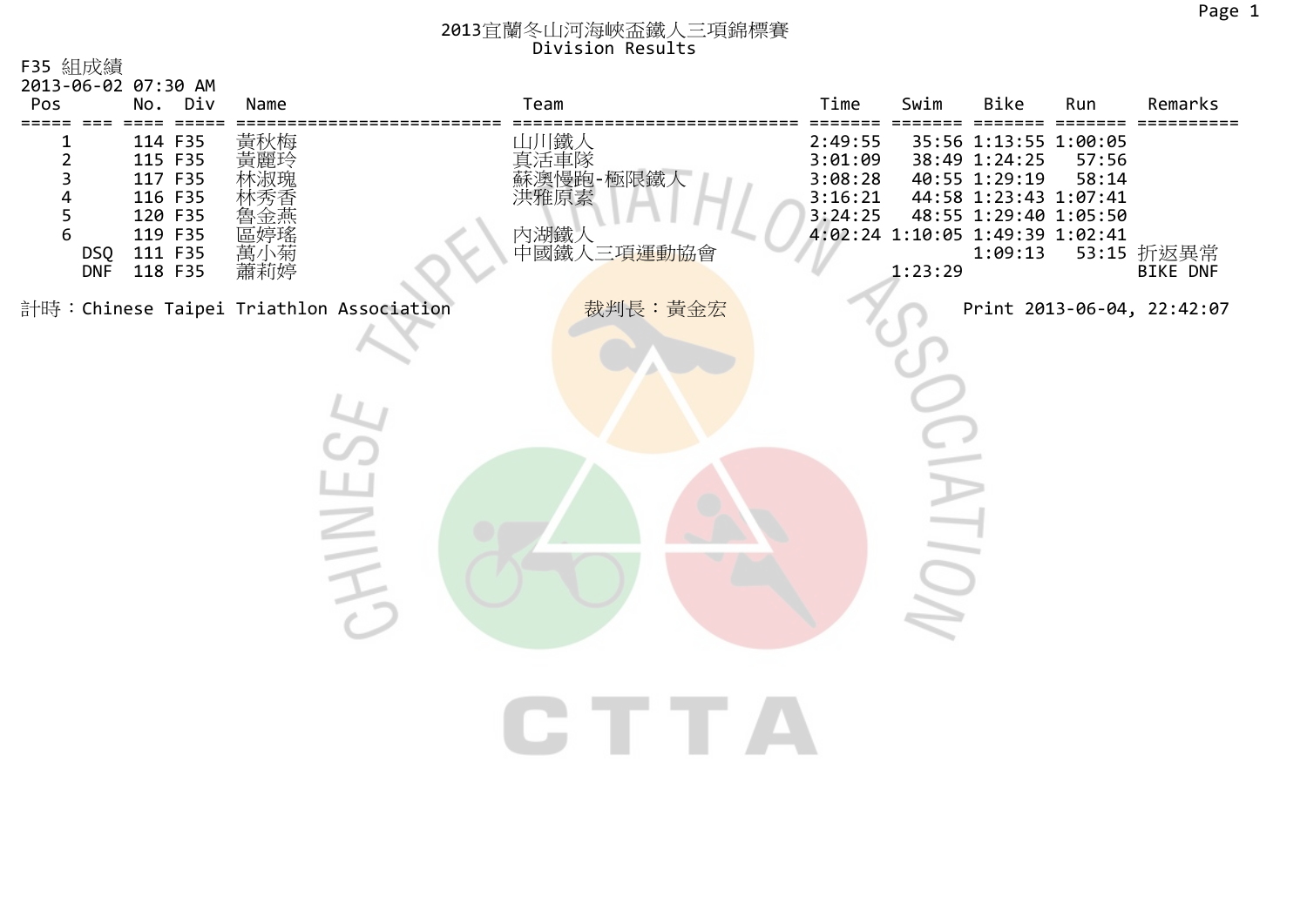|  | F16 組成績 |
|--|---------|
|--|---------|

| 2013-06-02 07:30 AM<br>Pos                                           | No. Div                                                                                                                                                            | Name                                                                                                      |                                          | Team                        |                                                                      | Time                                                                                                                                                   | Swim | <b>Bike</b>                                                                                                                                                                                                                                                                                                                                                              | Run                                                         | Remarks                    |
|----------------------------------------------------------------------|--------------------------------------------------------------------------------------------------------------------------------------------------------------------|-----------------------------------------------------------------------------------------------------------|------------------------------------------|-----------------------------|----------------------------------------------------------------------|--------------------------------------------------------------------------------------------------------------------------------------------------------|------|--------------------------------------------------------------------------------------------------------------------------------------------------------------------------------------------------------------------------------------------------------------------------------------------------------------------------------------------------------------------------|-------------------------------------------------------------|----------------------------|
| 2<br>3<br>5<br>6<br>8<br>9<br>10<br>11<br>12<br>13<br>14<br>15<br>16 | 100 F16<br>86 F16<br>106 F16<br>105 F16<br>88 F16<br>92 F16<br>95 F16<br>97 F16<br>94 F16<br>98 F16<br>93 F16<br>91 F16<br>96 F16<br>103 F16<br>107 F16<br>104 F16 | 金瑋婕<br>林典蓉<br>詹涵旬<br>廖彬彬<br>Emily Hartley<br>Sarah Hugenberg<br>周思儀<br>Meggan McCann<br>周惠玲<br>羅叡婷<br>鍾佳華 | 計時: Chinese Taipei Triathlon Association | 化蓮高中<br>騎士隊<br>雪上飆隊<br>三隻小朱 | 浩捍鐵人隊(虎尾高中)<br>浩捍鐵人隊(高雄高商)<br>浩捍鐵人隊(高市瑞祥高中)<br>中國鐵人三項運動協會<br>裁判長:黃金宏 | 2:32:08<br>2:32:58<br>2:36:45<br>2:39:13<br>2:44:44<br>2:51:10<br>2:58:30<br>3:13:27<br>3:16:04<br>3:21:10<br>3:41:27<br>3:47:42<br>3:49:49<br>4:12:49 |      | 26:57 1:15:08<br>35:28 1:11:43<br>34:35 1:14:14<br>32:52 1:15:57<br>33:11 1:19:01<br>39:20 1:07:03 1:04:48<br>2:55:34 1:00:00 1:12:11<br>37:44 1:23:46<br>40:23 1:29:43 1:03:22<br>38:36 1:31:14 1:06:15<br>42:21 1:30:40 1:08:11<br>38:16 1:37:20 1:25:52<br>51:54 1:46:53 1:08:56<br>43:32 2:04:09 1:02:09<br>4:10:57 1:03:43 1:44:31 1:22:44<br>43:52 2:06:00 1:22:57 | 50:04<br>45:48<br>47:57<br>50:24<br>52:32<br>43:24<br>57:01 | Print 2013-06-04, 22:42:07 |
|                                                                      |                                                                                                                                                                    |                                                                                                           |                                          |                             |                                                                      |                                                                                                                                                        |      |                                                                                                                                                                                                                                                                                                                                                                          |                                                             |                            |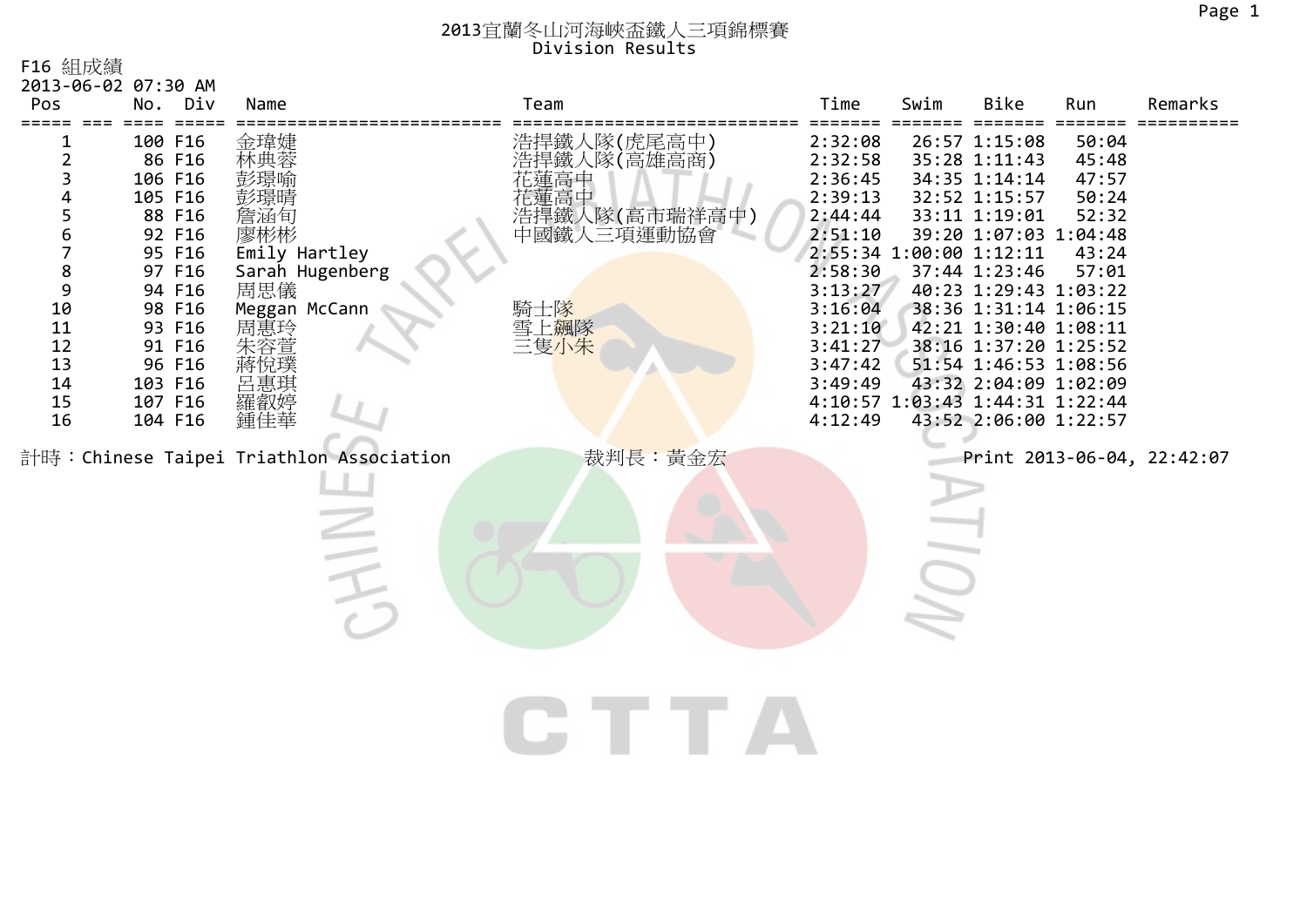| M65 組成績<br>2013-06-02 07:30 AM<br>Pos                                                             | No. Div                                                     | Name                     | Team                                                                        | Time                          | Swim | Bike                                                                                       | Run            | Remarks                    |
|---------------------------------------------------------------------------------------------------|-------------------------------------------------------------|--------------------------|-----------------------------------------------------------------------------|-------------------------------|------|--------------------------------------------------------------------------------------------|----------------|----------------------------|
| =====<br>$=$ $=$ $=$<br>1<br>$\overline{2}$<br>$\overline{\mathbf{3}}$<br>$\overline{\mathbf{4}}$ | $=$ $=$ $=$ $=$<br>832 M65<br>834 M65<br>835 M65<br>833 M65 | 李澄泉<br>高金銘<br>蔡文二<br>陳永和 | 苗栗鐵人隊<br>釋迦太郎<br>宜蘭四季游泳會                                                    | 2:57:11<br>3:12:30<br>3:25:54 |      | 46:43 1:17:09<br>53:47 1:19:17<br>39:37 1:38:24 1:07:54<br>4:01:49 1:01:50 1:39:19 1:20:41 | 53:19<br>59:26 |                            |
|                                                                                                   |                                                             |                          | 裁判長:黃金宏<br>計時: Chinese Taipei Triathlon Association<br>HI<br>CHE TELEVISION |                               |      |                                                                                            |                | Print 2013-06-04, 22:42:07 |
|                                                                                                   |                                                             |                          |                                                                             |                               |      |                                                                                            |                |                            |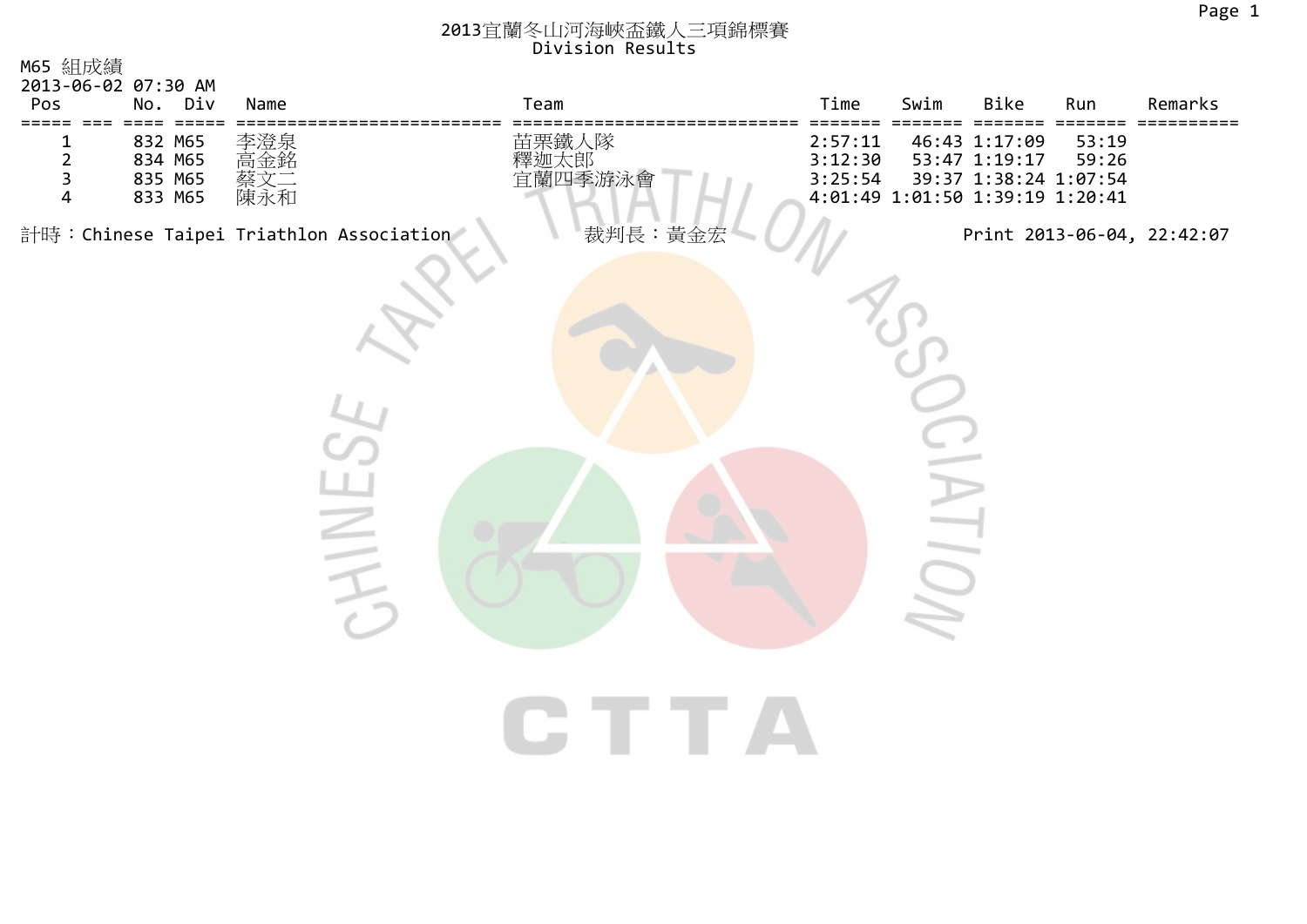| M60 組成績                                               |                                                                                                                      |                                 |                                          |                                            |                                                                                                                       |      |                                                                                                                                                                                                                                         |                                  |                            |
|-------------------------------------------------------|----------------------------------------------------------------------------------------------------------------------|---------------------------------|------------------------------------------|--------------------------------------------|-----------------------------------------------------------------------------------------------------------------------|------|-----------------------------------------------------------------------------------------------------------------------------------------------------------------------------------------------------------------------------------------|----------------------------------|----------------------------|
| 2013-06-02 07:30 AM<br>Pos                            | No. Div                                                                                                              | Name                            | Team                                     |                                            | Time                                                                                                                  | Swim | Bike                                                                                                                                                                                                                                    | Run                              | Remarks                    |
| 2<br>3<br>4<br>∗<br>5<br>6<br>7<br>8<br>9<br>10<br>11 | 812 M60<br>813 M60<br>824 M60<br>28 M60<br>818 M60<br>814 M60<br>819 M60<br>825 M60<br>811 M60<br>826 M60<br>820 M60 | 黃英俊<br>廖協發<br>陳腓ナ<br>游敏材<br>尹惠平 |                                          | 台灣大腳丫長跑協會<br>浩捍鐵人隊<br>台寶針織<br>洪雅原素<br>內湖鐵人 | 2:29:24<br>2:37:00<br>2:41:38<br>2:43:31<br>2:46:48<br>3:00:19<br>3:26:57<br>3:46:23<br>3:50:03<br>3:52:36<br>3:56:30 |      | 35:23 1:06:37<br>38:47 1:06:42<br>35:37 1:18:05<br>36:49 1:13:14<br>40:34 1:13:16<br>41:26 1:18:53 1:00:01<br>48:53 1:34:16 1:03:49<br>53:04 1:37:51 1:15:29<br>56:56 1:38:25 1:14:43<br>48:32 1:49:07 1:14:58<br>50:17 1:39:47 1:26:27 | 47:24<br>51:32<br>47:57<br>52:59 | 53:29 裸露上身81               |
|                                                       |                                                                                                                      |                                 | 計時: Chinese Taipei Triathlon Association | 裁判長:黃金宏                                    |                                                                                                                       |      |                                                                                                                                                                                                                                         |                                  | Print 2013-06-04, 22:42:07 |
|                                                       |                                                                                                                      |                                 | $\equiv$                                 |                                            |                                                                                                                       |      |                                                                                                                                                                                                                                         |                                  |                            |
|                                                       |                                                                                                                      |                                 |                                          |                                            |                                                                                                                       |      |                                                                                                                                                                                                                                         |                                  |                            |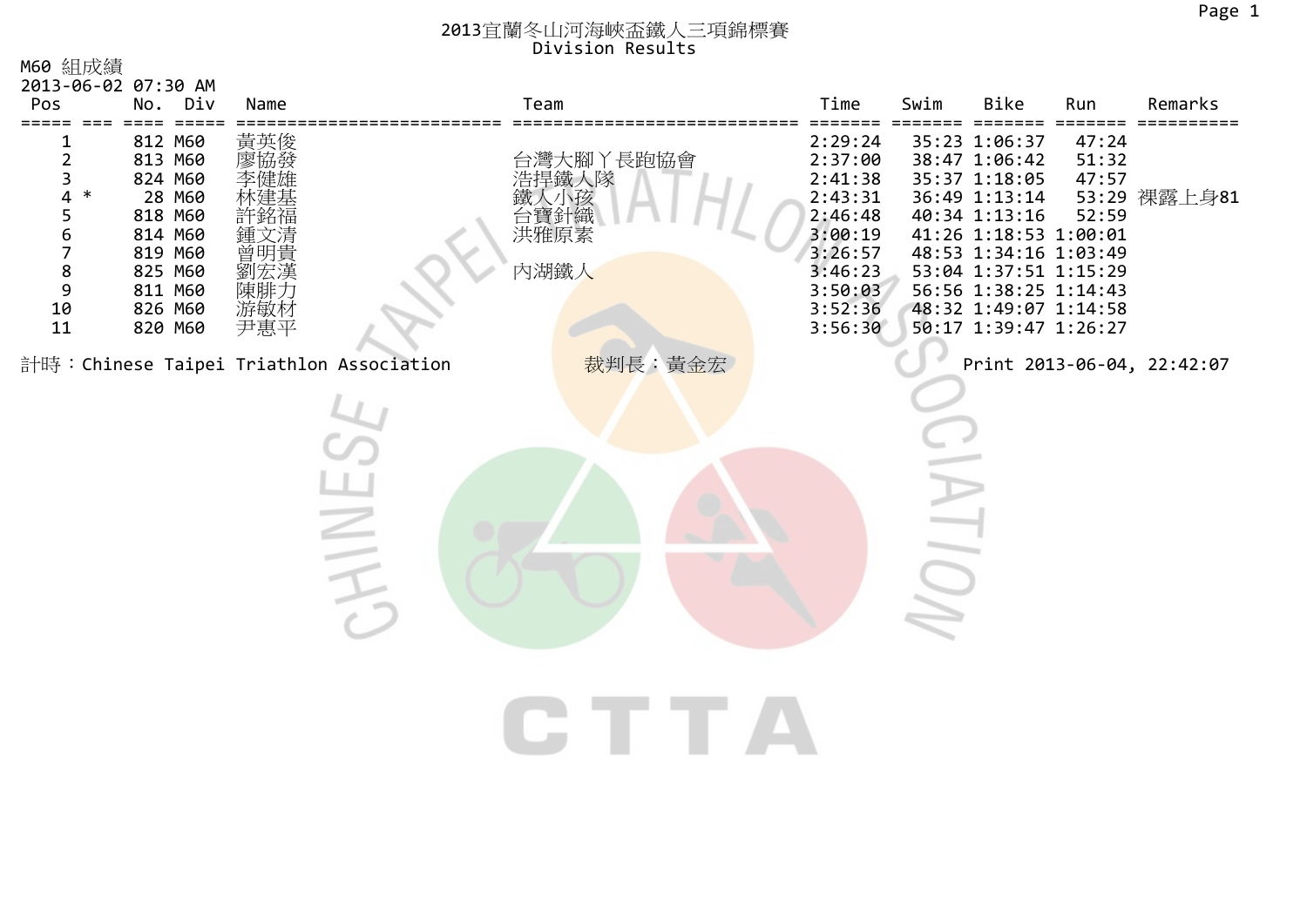M55 組成績

|                | 2013-06-02 07:30 AM |                    |                                         |                 |                    |      |                                                |       |                            |
|----------------|---------------------|--------------------|-----------------------------------------|-----------------|--------------------|------|------------------------------------------------|-------|----------------------------|
| Pos            | No. Div             | Name               |                                         | Team            | Time               | Swim | <b>Bike</b>                                    | Run   | Remarks                    |
|                | 781 M55             |                    |                                         | 浩捍鐵人隊           | 2:20:37            |      | 32:56 1:04:51                                  | 42:52 |                            |
| 2              | 788 M55             | 童清金<br>許文生         |                                         |                 | 2:31:17            |      | 31:15 1:11:31                                  | 48:33 |                            |
| 3              | 782 M55             | 張林行                |                                         | 悍將鐵人            | 2:31:53            |      | 30:46 1:11:27                                  | 49:41 |                            |
|                | 801 M55             | 鄭 重                |                                         |                 | 2:37:26            |      | 38:48 1:09:40                                  | 48:58 |                            |
| 5              | 799 M55             |                    |                                         | 宜蘭四季游泳會<br>台寶針織 | 2:39:19            |      | 37:14 1:14:21                                  | 47:45 |                            |
| 6              | 796 M55             | 蔡順寬                |                                         |                 | 2:48:10            |      | 43:51 1:12:05                                  | 52:15 |                            |
| $\overline{7}$ | 790 M55             | 1綱<br>陳仁           |                                         |                 | 2:49:20            |      | 35:21 1:17:11                                  | 56:49 |                            |
| 8<br>9         | 793 M55             | 林慶華                |                                         |                 | 3:00:01            |      | 45:40 1:23:35                                  | 50:47 |                            |
| 10             | 783 M55<br>795 M55  | Roger Barta<br>高銘豐 |                                         | 木柵來騎            | 3:00:07<br>3:05:49 |      | 34:58 1:18:47 1:06:23<br>38:50 1:19:21 1:07:38 |       |                            |
| 11             | 784 M55             | 李萬吉                |                                         | 康軒隊             | 3:06:46            |      | 45:59 1:23:50                                  | 56:58 |                            |
| 12             | 802 M55             | 呂仁和                |                                         | 內湖鐵人            | 3:09:24            |      | 52:46 1:27:00                                  | 49:40 |                            |
| 13             | 803 M55             | 江文財                |                                         | 內湖鐵人            | 3:14:22            |      | 39:18 1:34:08 1:00:57                          |       |                            |
| 14             | 792 M55             | 朱明燦                |                                         |                 | 3:17:25            |      | 51:45 1:28:43                                  | 56:58 |                            |
| 15             | 797 M55             | 許銘河                |                                         |                 | 3:18:19            |      | 41:08 1:31:56 1:05:16                          |       |                            |
| 16             | 786 M55             | 謝群忠                |                                         |                 | 3:24:32            |      | 54:52 1:27:08 1:02:33                          |       |                            |
| 17             | 785 M55             | 李長益                |                                         |                 | 3:26:46            |      | 48:59 1:33:22 1:04:27                          |       |                            |
| 18             | 787 M55             | Jeffrey Groft      |                                         |                 | 3:27:21            |      | 44:50 1:34:58 1:07:34                          |       |                            |
| 19             | 805 M55             | 薛安盛<br>孟復華         |                                         |                 | 3:39:59<br>3:39:59 |      | 43:16 1:41:17 1:15:28                          |       |                            |
| 20<br>21       | 800 M55<br>798 M55  | 黃天誠                |                                         | 宜蘭四季游泳會         | 3:40:09            |      | 47:27 1:45:34 1:06:59<br>49:18 1:36:10 1:14:42 |       |                            |
| 22             | 789 M55             | 陸-<br>一方           |                                         |                 | 4:02:12            |      | 58:59 1:37:51 1:25:23                          |       |                            |
|                |                     |                    |                                         |                 |                    |      |                                                |       |                            |
|                |                     |                    | 計時:Chinese Taipei Triathlon Association | 裁判長:黃金宏         |                    |      |                                                |       | Print 2013-06-04, 22:42:07 |
|                |                     |                    |                                         |                 |                    |      |                                                |       |                            |
|                |                     |                    |                                         |                 |                    |      |                                                |       |                            |
|                |                     |                    |                                         |                 |                    |      |                                                |       |                            |
|                |                     |                    |                                         |                 |                    |      |                                                |       |                            |
|                |                     |                    |                                         |                 |                    |      |                                                |       |                            |
|                |                     |                    |                                         |                 |                    |      |                                                |       |                            |
|                |                     |                    |                                         |                 |                    |      |                                                |       |                            |
|                |                     |                    |                                         |                 |                    |      |                                                |       |                            |
|                |                     |                    |                                         |                 |                    |      |                                                |       |                            |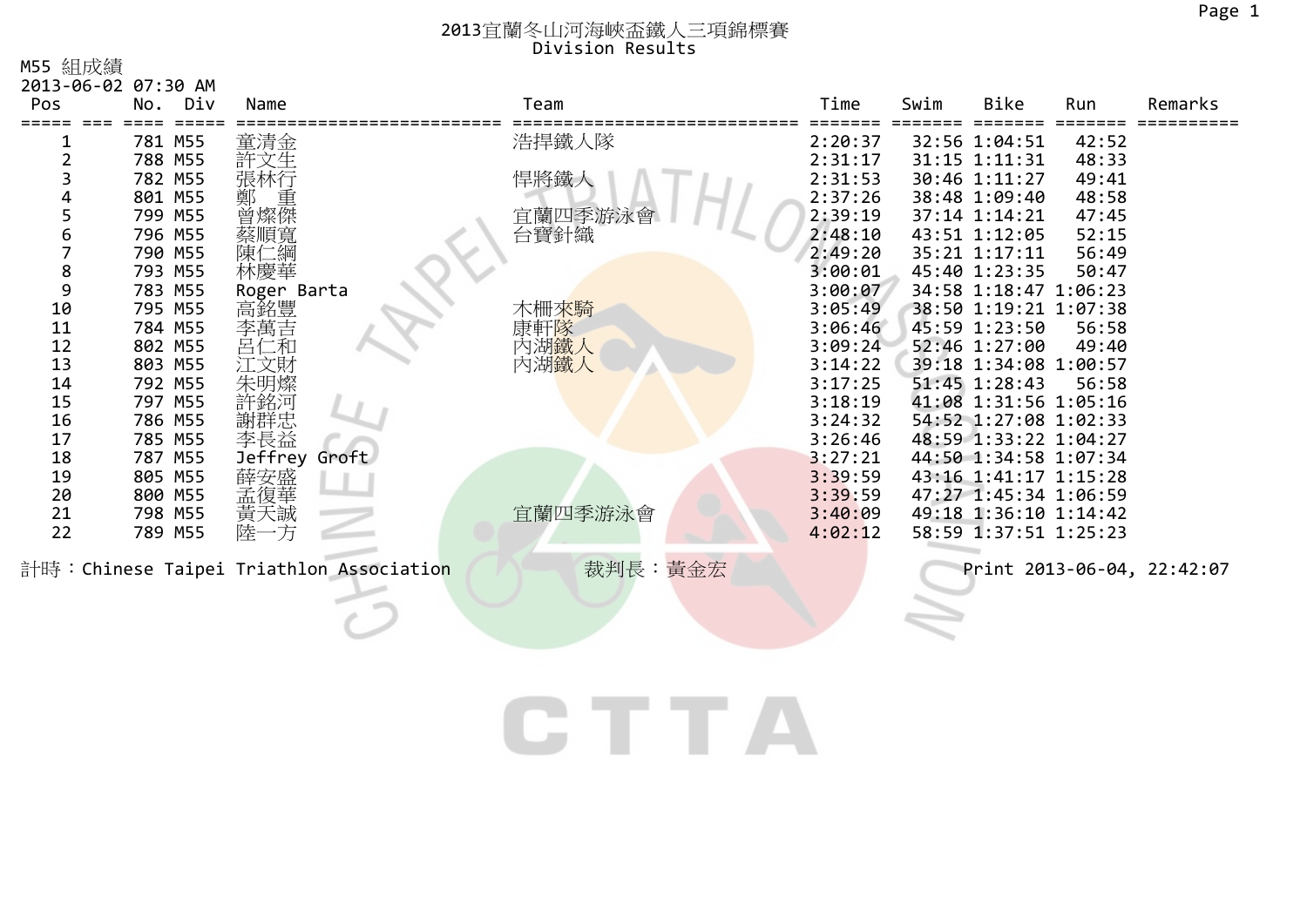M50 組成績

|        | 2013-06-02 07:30 AM                     |           |                |         |      |                       |          |                            |
|--------|-----------------------------------------|-----------|----------------|---------|------|-----------------------|----------|----------------------------|
| Pos    | Div<br>No.                              | Name      | Team           | Time    | Swim | <b>Bike</b>           | Run      | Remarks                    |
|        | $=$ $=$ $=$ $=$                         |           |                |         |      |                       |          |                            |
|        | 741 M50                                 | 張榮川       | 山川鐵人           | 2:20:36 |      | 32:18 1:04:26         | 43:53    |                            |
| 2      | 742 M50                                 | 龔祈謀       | 嘉義市鐵人          | 2:23:31 |      | 35:38 1:06:38         | 41:16    |                            |
| 3      | 744 M50                                 |           |                | 2:34:16 |      | 35:34 1:04:22         | 54:21    |                            |
|        | 754 M50                                 |           |                | 2:39:24 |      | 37:29 1:16:51         | 45:05    |                            |
| 5      | 777 M50                                 |           | 三項運動協會<br>中國鐵人 | 2:47:40 |      | 44:56 1:10:31         | 52:14    |                            |
| 6      | 773 M50                                 |           |                | 2:49:33 |      | 41:30 1:12:26         | 55:37    |                            |
| 7      | 771 M50                                 |           | 內湖鐵人           | 2:53:35 |      | 39:22 1:21:20         | 52:55    |                            |
| 8      | 748 M50                                 |           | 釋迦太郎           | 2:55:13 |      | 41:04 1:17:05         | 57:05    |                            |
| 9      | 757 M50                                 | 郭宗坤       |                | 2:55:49 |      | 44:57 1:17:14         | 53:39    |                            |
| 10     | 765 M50                                 | 彭兆宏       | 山土匪            | 2:56:09 |      | 37:01 1:22:47         | 56:22    |                            |
| 11     | 758 M50                                 | 林良泉       |                | 2:57:58 |      | 43:36 1:14:39         | 59:44    |                            |
| 12     | 752 M50                                 |           |                | 3:03:19 |      | 46:59 1:24:36         | 51:45    |                            |
| 13     | 755 M50                                 | 黃永定       | 男生跑女生追         | 3:04:29 |      | 36:56 1:27:26 1:00:07 |          |                            |
| 14     | 776 M50                                 | 林坤成       | 嘉義市鐵人          | 3:05:22 |      | 39:20 1:32:36         | 53:27    |                            |
| 15     | 769 M50                                 | 陳廣立       | 內湖鐵人           | 3:09:24 |      | 43:34 1:20:48 1:05:02 |          |                            |
| 16     | 770 M50                                 | 陳廣永       | 內湖鐵人           | 3:10:19 |      | 36:59 1:28:09 1:05:12 |          |                            |
| 17     | 767 M50                                 | 工承哲       |                | 3:12:42 |      | 53:05 1:25:16         | 54:21    |                            |
| 18     | 764 M50                                 | 肇煦        |                | 3:15:01 |      | 44:59 1:22:31 1:07:33 |          |                            |
| $19 *$ | 750 M50                                 | 志清<br>1⊐l |                | 3:17:24 |      | 47:51 1:32:24         | 57:09 補跑 |                            |
| 20     | 760 M50                                 |           |                | 3:18:47 |      | 46:37 1:27:05 1:05:06 |          |                            |
| 21     | 763 M50                                 | 頂逸        |                | 3:22:01 |      | 44:05 1:24:24 1:13:32 |          |                            |
| 22     | 753 M50                                 | 張松桂       | 雪上飆隊           | 3:22:24 |      | 38:33 1:41:40 1:02:12 |          |                            |
| 23     | 747 M50                                 | 鄭燿桐       |                | 3:26:22 |      | 54:43 1:33:52         | 57:48    |                            |
| 24     | 749 M50                                 | 正雄        | 釋迦太郎           | 3:27:46 |      | 42:33 1:41:47 1:03:27 |          |                            |
| 25     | 775 M50                                 | く維        |                | 3:28:50 |      | 46:08 1:34:52 1:07:52 |          |                            |
| 26     | 762 M50                                 | 筆德        | 迅得機械           | 3:30:02 |      | 53:00 1:29:40 1:07:23 |          |                            |
| 27     | 743 M50                                 |           | 180mins        | 3:32:58 |      | 55:42 1:34:35 1:02:41 |          |                            |
| 28     | 761 M50                                 | 廖健志       |                | 3:36:20 |      | 47:26 1:41:10 1:07:45 |          |                            |
| 29     | 746 M50                                 |           | 百鐵挑戰隊          | 3:38:29 |      | 57:51 1:31:03 1:09:36 |          |                            |
| 30     | 768 M50                                 |           | 南山之友           | 3:40:55 |      | 57:43 1:35:22 1:07:50 |          |                            |
| 31     | 745 M50                                 | 譚聖光       |                | 3:52:38 |      | 53:20 1:36:29 1:22:50 |          |                            |
|        | 766 M50                                 | 尹國強       | 山土匪            |         |      | 56:52 1:46:08         |          |                            |
|        | 計時:Chinese Taipei Triathlon Association |           | 裁判長:黃金宏        |         |      |                       |          | Print 2013-06-04, 22:42:07 |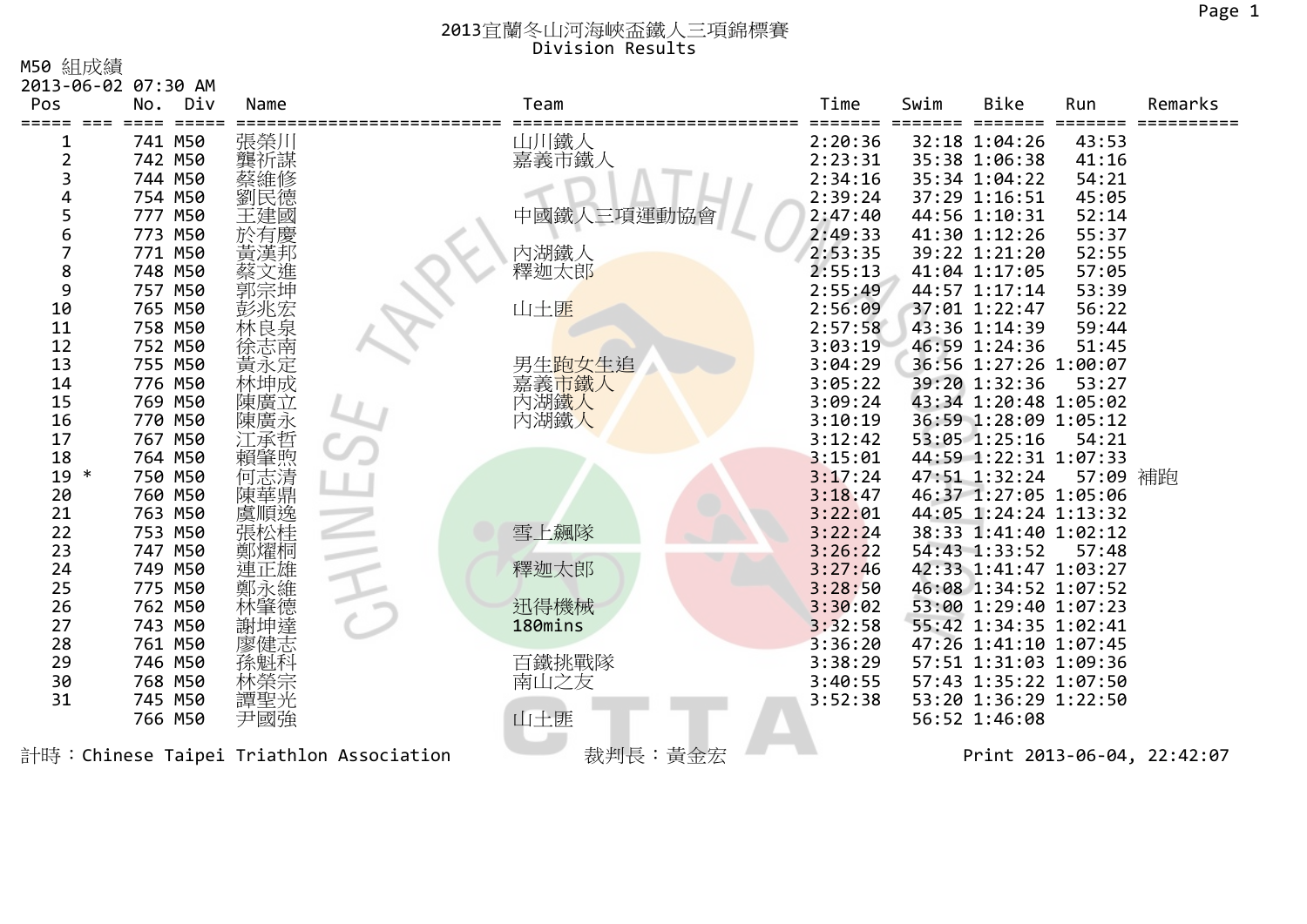M45 組成績

| 2013-06-02 07:30 AM |         |                 |      |                             |         |      |                       |       |                             |
|---------------------|---------|-----------------|------|-----------------------------|---------|------|-----------------------|-------|-----------------------------|
| Pos                 | No.     | Div             | Name | Team                        | Time    | Swim | <b>Bike</b>           | Run   | Remarks                     |
| =====<br>1          | 671 M45 | $=$ $=$ $=$ $=$ | 蘇仁亮  |                             | 2:13:50 |      | 30:14 1:03:51         | 39:46 |                             |
| 2                   | 675 M45 |                 | 林文國  |                             | 2:15:39 |      | 31:23 1:04:27         | 39:50 |                             |
| 3                   | 674 M45 |                 |      | 台灣大腳丫<br>鐵馬牧場<br>中國鐵人三項運動協會 | 2:27:41 |      | 37:52 1:08:15         | 41:35 |                             |
| 4                   | 687 M45 |                 | 許志誠  | 鈺創三鐵社                       | 2:28:47 |      | 38:45 1:06:25         | 43:37 |                             |
| 5                   | 693 M45 |                 | 吳翊思  |                             | 2:31:43 |      | 33:57 1:10:27         | 47:19 |                             |
| 6                   | 703 M45 |                 | 張英官  |                             | 2:32:52 |      | 33:21 1:15:50         | 43:42 |                             |
| 7                   | 723 M45 |                 |      | 內湖鐵人                        | 2:33:50 |      | 40:00 1:08:21         | 45:29 |                             |
| 8                   | 721 M45 |                 | 陳廣興  | 內湖鐵人                        | 2:34:53 |      | 31:43 1:13:53         | 49:18 |                             |
| 9                   | 734 M45 |                 |      | 太魯閣鐵人                       | 2:38:27 |      | 31:11 1:13:56         | 53:21 |                             |
| 10                  | 698 M45 |                 | 安邦   | 蘆洲區鐵人三項委員會                  | 2:40:42 |      | 38:51 1:12:36         | 49:15 |                             |
| 11                  | 699 M45 |                 | 李民宗  |                             | 2:44:54 |      | 32:21 1:18:56         | 53:38 |                             |
| 12                  | 673 M45 |                 | 溫積勇  | 中國鐵人三項運動協會                  | 2:47:45 |      | 36:02 1:11:19 1:00:26 |       |                             |
| 13                  | 676 M45 |                 |      |                             | 2:52:16 |      | 36:47 1:15:22 1:00:09 |       |                             |
| 14                  | 690 M45 |                 | 陳佳宏  |                             | 2:54:04 |      | 43:37 1:22:38         | 47:49 |                             |
| 15                  | 681 M45 |                 | 趙定樺  | 台7線鐵人隊                      | 2:56:37 |      | 38:12 1:18:24 1:00:01 |       |                             |
| 16                  | 718 M45 |                 | 陳天熙  | <b>TMAN</b>                 | 2:59:19 |      | 39:56 1:28:18         | 51:06 |                             |
| 17                  | 695 M45 |                 | 胡秋利  |                             | 2:59:47 |      | 40:09 1:25:43         | 53:56 |                             |
| 18                  | 724 M45 |                 | 廖勝臺  |                             | 3:00:11 |      | 43:36 1:25:44         | 50:52 |                             |
| 19                  | 722 M45 |                 | 呂學哲  | 內湖鐵人<br>內湖鐵人                | 3:01:04 |      | 37:49 1:19:49 1:03:27 |       |                             |
| 20                  | 717 M45 |                 | 李志勇  |                             | 3:02:31 |      | 44:33 1:25:13         | 52:45 |                             |
| 21                  | 705 M45 |                 | 倪邦臣  |                             | 3:03:28 |      | 38:38 1:20:02 1:04:50 |       |                             |
| 22                  | 686 M45 |                 |      |                             | 3:04:45 |      | 44:39 1:27:12         | 52:55 |                             |
| 23                  | 677 M45 |                 | 林志雄  |                             | 3:05:58 |      | 47:29 1:26:45         | 51:45 |                             |
| 24                  | 702 M45 |                 | 呂中順  | 蘇澳慢跑-極限鐵人                   | 3:06:10 |      | 39:43 1:26:49         | 59:40 |                             |
| 25                  | 731 M45 |                 | 段蔚林  | 頂立科技<br>鳶百鐵人團               | 3:06:15 |      | 52:18 1:19:24         | 54:34 |                             |
| 26                  | 713 M45 |                 | 陳能傳  |                             | 3:08:54 |      | 44:41 1:24:46         | 59:27 |                             |
| 27                  | 714 M45 |                 | 高孟賢  |                             | 3:11:18 |      | 52:30 1:22:48         | 56:01 |                             |
| 28                  | 733 M45 |                 | 呂理標  |                             | 3:12:03 |      | 44:04 1:25:24 1:02:36 |       |                             |
| 29                  | 719 M45 |                 | 劉益壯  |                             | 3:12:16 |      | 45:12 1:23:49 1:03:15 |       |                             |
| 30                  | 697 M45 |                 | 范光忠  |                             | 3:12:17 |      | 48:21 1:20:48 1:03:09 |       |                             |
| 31                  | 708 M45 |                 | 林瑞德  |                             | 3:13:13 |      | 49:53 1:27:12         | 56:09 |                             |
| 32                  | 728 M45 |                 | 楊道明  | 庶吉士<br>驛站旅                  | 3:14:08 |      | 48:20 1:27:50         | 57:59 |                             |
| 33                  | 692 M45 |                 | 盧軒錦  |                             | 3:14:55 |      | 41:30 1:25:27 1:07:59 |       |                             |
| 34                  | 694 M45 |                 | 陳志煌  |                             | 3:15:36 |      | 40:48 1:36:27         | 58:23 |                             |
| 35                  | 720 M45 |                 | 陳光明  |                             | 3:16:28 |      | 46:45 1:25:45 1:03:59 |       |                             |
| 36                  | 688 M45 |                 | 王臺明  |                             | 3:16:50 |      | 40:23 1:33:59 1:02:30 |       |                             |
| 37                  | 682 M45 |                 | 湯志賢  |                             | 3:20:04 |      | 42:22 1:29:29 1:08:14 |       |                             |
| $38 *$              | 711 M45 |                 | 劉怡良  |                             | 3:20:06 |      |                       |       | 47:25 1:28:32 1:04:09 多次進出轉 |
| 39                  | 701 M45 |                 |      | 蘇澳慢跑-極限鐵人                   | 3:23:05 |      | 39:09 1:35:54 1:08:03 |       |                             |
| 40                  | 715 M45 |                 | 詹宏智  |                             | 3:24:37 |      | 42:49 1:30:40 1:11:08 |       |                             |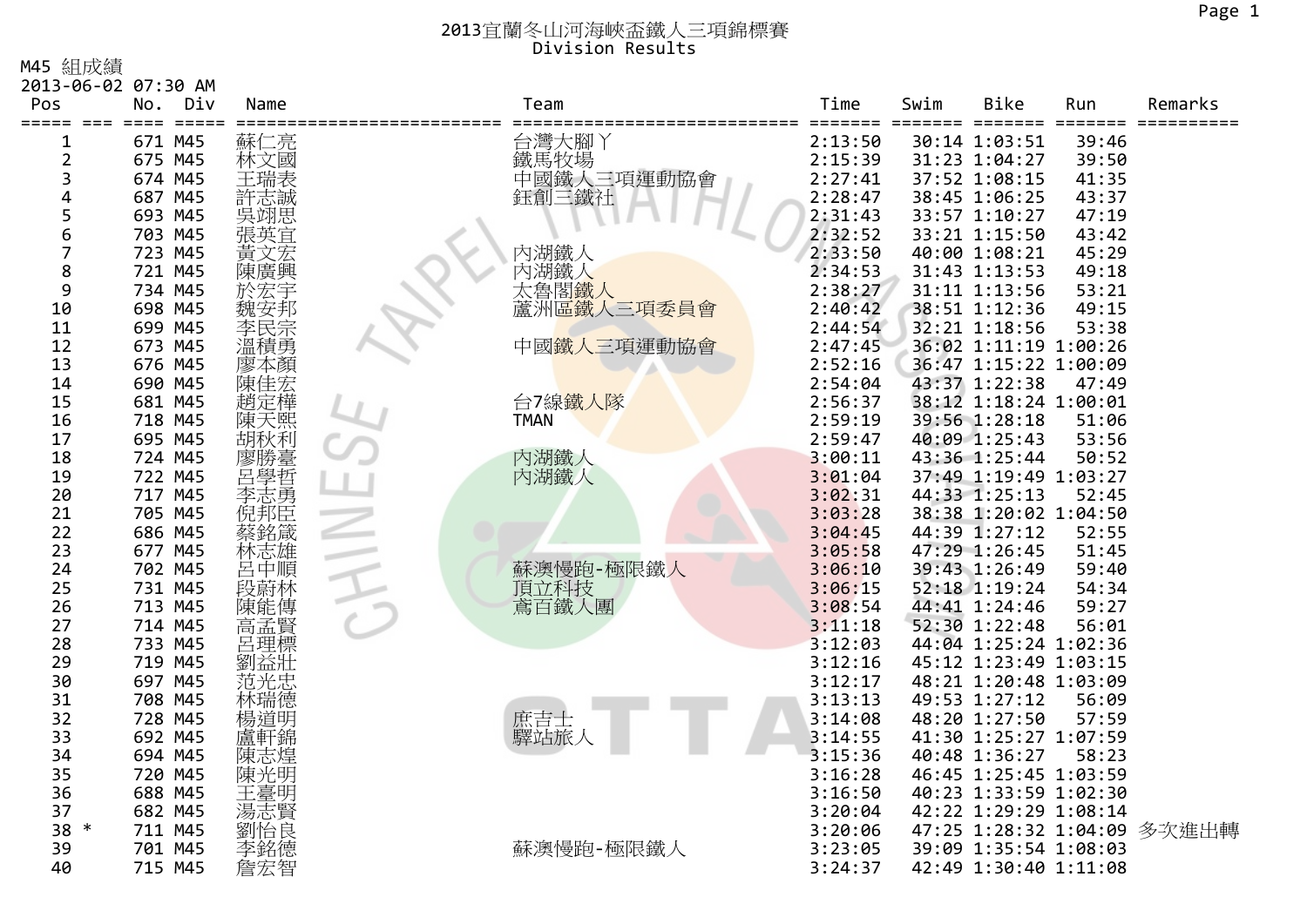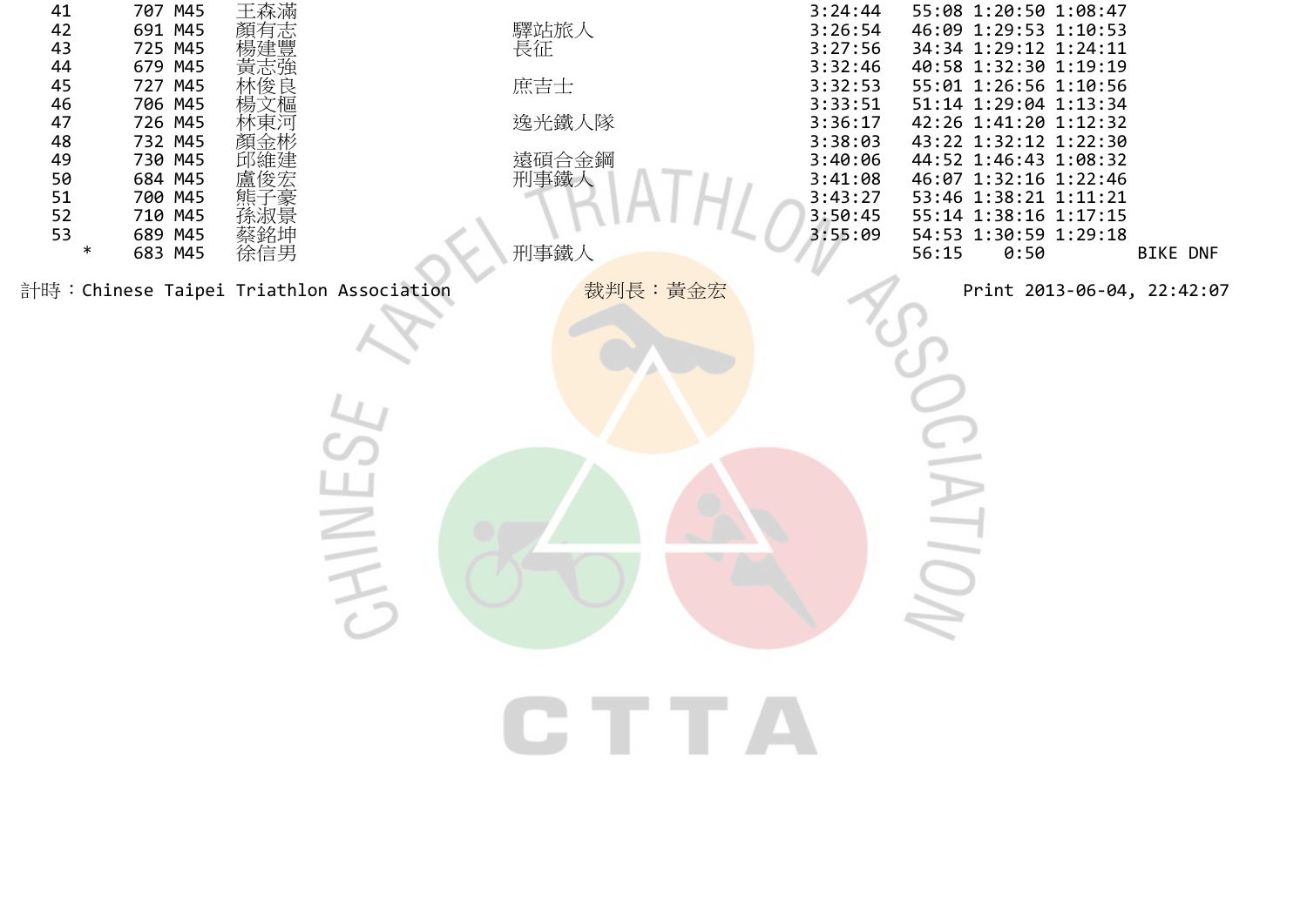M40 組成績

| Ⅳ→Ⅴ ☆且/火☆貝<br>2013-06-02 07:30 AM |                    |     |                            |                                                |               |                    |         |                                |                |         |
|-----------------------------------|--------------------|-----|----------------------------|------------------------------------------------|---------------|--------------------|---------|--------------------------------|----------------|---------|
| Pos                               | No.                | Div | Name                       |                                                | Team          | Time               | Swim    | <b>Bike</b>                    | Run            | Remarks |
| =====                             |                    |     |                            |                                                |               | =====              | ======= | =====                          |                |         |
|                                   | 562 M40            |     | 林文泉                        |                                                | 台灣大腳丫長跑協會     | 2:11:46            |         | 30:17 1:03:13                  | 38:16          |         |
| 2                                 | 561 M40            |     | 吳介文                        |                                                |               | 2:13:28            |         | 33:36 1:01:39                  | 38:14          |         |
| 3                                 | 589 M40            |     | .青海                        |                                                | 中國鐵人三項運動協會    | 2:15:28            |         | 30:41 1:04:30                  | 40:18          |         |
| 4                                 | 597 M40            |     |                            |                                                |               | 2:16:11            |         | 34:41 1:03:32                  | 38:00          |         |
| 5                                 | 563 M40            |     |                            |                                                |               | 2:16:55            |         | 34:40 1:04:33                  | 37:44          |         |
| 6                                 | 608 M40            |     | 何志新                        |                                                | 丫長跑協會<br>台灣大腳 | 2:17:52            |         | 33:20 1:02:04                  | 42:28          |         |
| 7                                 | 565 M40            |     | 陳明士                        |                                                | 台灣大腳<br>丫長跑協會 | 2:18:57            |         | 33:46 1:04:23                  | 40:49          |         |
| 8                                 | 658 M40            |     | 陳俊宏                        |                                                | 國訓Atempo 鐵人隊  | 2:19:11            |         | 27:35 1:08:36                  | 43:01          |         |
| 9                                 | 572 M40            |     | 王細求                        |                                                | 中國鐵人三項運動協會    | 2:19:19            |         | 36:41 1:03:05                  | 39:35          |         |
| 10                                | 652 M40            |     | 朱永順                        |                                                |               | 2:20:00            |         | 33:33 1:04:47                  | 41:40          |         |
| 11                                | 564 M40            |     |                            |                                                | 浩捍鐵人隊         | 2:20:51            |         | 32:45 1:03:41                  | 44:26          |         |
| 12                                | 665 M40            |     | ·廖洪潘凯<br>洪清<br>湘           |                                                |               | 2:22:30            |         | 30:48 1:07:49                  | 43:54 改組       |         |
| 13                                | 586 M40            |     |                            |                                                | 中國鐵人三項運動協會    | 2:24:40            |         | 36:10 1:04:07                  | 44:25          |         |
| 14                                | 621 M40            |     | 陳建勛                        |                                                |               | 2:25:18            |         | 33:41 1:04:33                  | 47:05          |         |
| 15                                | 575 M40            |     | 陳<br>仁和                    |                                                | 可愛馬電行車        | 2:26:02            |         | 37:29 1:06:22                  | 42:11          |         |
| 16                                | 660 M40            |     | 李宏遠                        |                                                | 陸航鐵人          | 2:27:09            |         | 38:12 1:08:17                  | 40:40          |         |
| 17                                | 634 M40            |     | 劉智明                        |                                                |               | 2:28:28            |         | 37:07 1:04:58                  | 46:24          |         |
| 18                                | 645 M40            |     | 江耀民                        |                                                |               | 2:29:33            |         | 37:30 1:09:41                  | 42:23          |         |
| 19                                | 624 M40            |     | 連志威                        |                                                |               | 2:30:53            |         | 35:48 1:10:23                  | 44:43          |         |
| 20                                | 570 M40            |     | 苟建波                        |                                                | 中國鐵人三項運動協會    | 2:31:08            |         | 37:43 1:07:05                  | 46:21          |         |
| 21                                | 641 M40            |     | 蔡明福                        |                                                | 內湖鐵人          | 2:34:54            |         | 30:44 1:15:22<br>39:38 1:10:10 | 48:48          |         |
| 22<br>23                          | 640 M40<br>605 M40 |     |                            |                                                | 內湖鐵人          | 2:34:57<br>2:36:13 |         | 35:15 1:09:03                  | 45:10<br>51:56 |         |
| 24                                | 642 M40            |     | 《劉溫禁》<br>《《三十二年》<br>《三十三年》 |                                                | 鐵馬牧場<br>內湖鐵人  | 2:36:38            |         | 30:46 1:15:33                  | 50:20          |         |
| 25                                | 588 M40            |     | 陳家俊                        |                                                | 中國鐵人三項運動協會    | 2:38:04            |         | 36:19 1:09:01                  | 52:45          |         |
| 26                                | 577 M40            |     | 劉德山                        |                                                |               | 2:38:11            |         | 41:34 1:08:01                  | 48:37          |         |
| 27                                | 614 M40            |     | i金城                        |                                                | $O-TM$        | 2:41:21            |         | 38:55 1:12:57                  | 49:30          |         |
| 28                                | 610 M40            |     | 林思學                        |                                                |               | 2:43:30            |         | 37:23 1:11:03                  | 55:05          |         |
| 29                                | 576 M40            |     | 柯景順                        |                                                |               | 2:44:09            |         | 41:09 1:14:01                  | 49:00          |         |
| 30                                | 599 M40            |     | 金先文                        |                                                | 蘇澳慢跑-極限鐵人     | 2:44:58            |         | 32:18 1:20:02                  | 52:39          |         |
| 31                                | 594 M40            |     | 劉宏志                        |                                                |               | 2:45:31            |         | 39:11 1:12:30                  | 53:51          |         |
| 32                                | 619 M40            |     | 廖浩彬                        |                                                |               | 2:45:45            |         | 38:12 1:18:04                  | 49:30          |         |
| 33                                | 626 M40            |     | 孫元俊                        |                                                |               | 2:46:06            |         | 34:20 1:24:20                  | 47:27          |         |
| 34                                | 603 M40            |     | Guillaume Faure            |                                                |               | 2:46:52            |         | 44:14 1:07:51                  | 54:48          |         |
| 35                                | 631 M40            |     | 鄭大川                        |                                                |               | 2:48:34            |         | 42:19 1:15:27                  | 50:48          |         |
| 36                                | 643 M40            |     |                            |                                                | 內湖鐵人          | 2:48:44            |         | 34:30 1:15:54                  | 58:20          |         |
| 37                                | 574 M40            |     |                            |                                                |               | 2:49:42            |         | 40:33 1:21:04                  | 48:07          |         |
| 38                                | 636 M40            |     |                            |                                                | 南山之友          | 2:49:46            |         | 38:35 1:13:34                  | 57:38          |         |
| 39                                | 653 M40            |     |                            | <sup>熟</sup><br>謝樹林<br>湯偉君<br>村情報・夷丈撒里朋岸<br>朝卡 |               | 2:50:32            |         | 43:37 1:14:08                  | 52:47          |         |
| 40                                | 644 M40            |     | 呂學翰                        |                                                | 內湖鐵人          | 2:53:42            |         | 32:39 1:14:19 1:06:46          |                |         |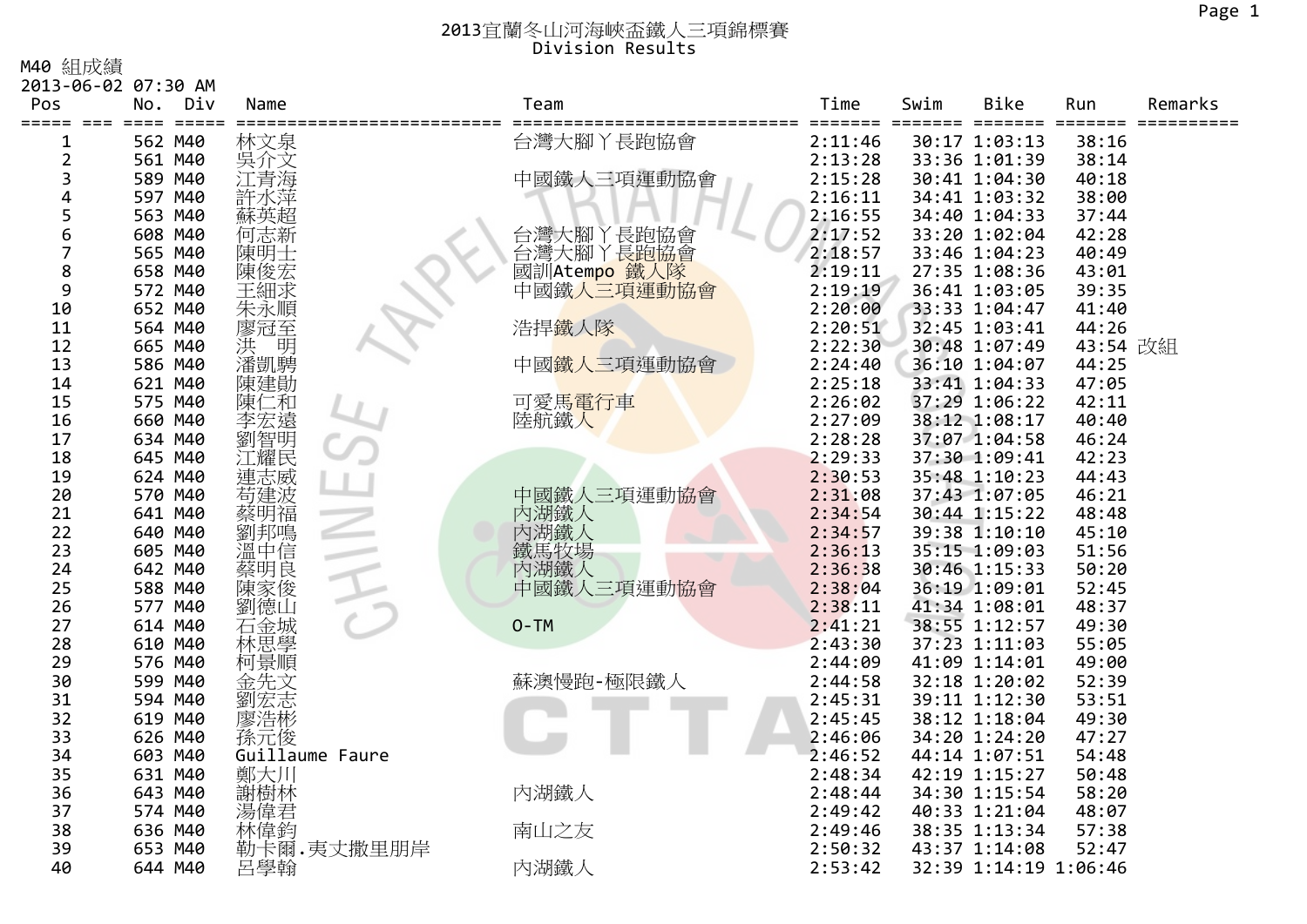| 41<br>42 | 617        | M40        | 鄭志揚         |
|----------|------------|------------|-------------|
| 43       | 593<br>635 | M40<br>M40 | 陳憲駿<br>John |
| 44       | 571        | M40        | Sparro<br>剛 |
| 45       | 592        | M40        | 周紹儒         |
| 46       | 646        | M40        |             |
| 47       | 661        | M40        | 鄭一          |
| 48       | 583        | M40        |             |
| 49       | 655        | M40        |             |
| 50       | 656        | M40        |             |
| 51       | 616        | M40        |             |
| 52       | 654        | M40        |             |
| 53       | 613        | M40        |             |
| 54       | 569        | M40        |             |
| 55       | 580        | M40        |             |
| 56<br>57 | 623        | M40        |             |
| 58       | 595<br>638 | M40<br>M40 | 郭敏輝         |
| 59       | 630        | M40        |             |
| 60       | 633        | M40        | )明          |
| 61       | 639        | M40        | 或           |
| 62       | 602        | M40        |             |
| 63       | 584        | M40        |             |
| 64       | 590        | M40        |             |
| 65       | 628        | M40        |             |
| 66       | 566        | M40        |             |
| 67       | 607        | M40        |             |
| 68       | 615        | M40        |             |
| 69       | 585        | M40        | i           |
| 70       | 664        | M40        |             |
| 71<br>72 | 629<br>627 | M40<br>M40 |             |
| 73       | 568        | M40        | 煉           |
| 74       | 582        | M40        |             |
| 75       | 596        | M40        |             |
| 76       | 657        | M40        |             |
| 77       | 591        | M40        | 高瑞          |
| 78       | 620        | M40        | 陳玉輝         |
| 79       | 648        | M40        | 高振坤         |
| 80       | 612        | M40        | 呂源通         |
| 81       | 659        | M40        | 葉           |
| 82       | 601        | M40        | 林           |
| 83       | 573        | M40        |             |
| 84<br>85 | 622<br>606 | M40<br>M40 |             |
| 86       | 663        | M40        |             |
| 87       | 632        | M40        |             |
|          |            |            |             |

| 1                       | 617 M40     | 鄭志揚                             |            | 2:57:43            | 40:19 1:16:34 1:00:51          |       |
|-------------------------|-------------|---------------------------------|------------|--------------------|--------------------------------|-------|
|                         | 593 M40     | 陳憲駿                             | 男生跑女生追     | 2:57:54            | 42:34 1:20:41                  | 54:41 |
| 2<br>3                  | 635 M40     | John Sparrow                    |            | 2:58:25            | 42:38 1:20:01                  | 55:47 |
| 4                       | 571 M40     | 袁<br>剛                          | 中國鐵人三項運動協會 | 2:58:34            | 44:33 1:25:09                  | 48:53 |
| 5                       | 592 M40     | 周紹儒                             | 191鐵人隊     | 2:59:10            | 48:43 1:11:39                  | 58:49 |
| 6                       | 646 M40     | 宋樹林                             | IRONSUNG   | 2:59:34            | 48:07 1:18:34                  | 52:54 |
| 7                       | 661 M40     | 鄭旭劭                             | 康軒隊        | 2:59:40            | 40:22 1:15:57 1:03:22          |       |
| 8                       | 583 M40     |                                 | 驛站旅人       | 2:59:45            | 47:01 1:18:45                  | 54:00 |
| 9                       | 655 M40     | 沈基盟元                            |            | 3:00:51            | 40:05 1:19:32 1:01:16          |       |
| 0                       | 656 M40     | 秦正漢                             |            | 3:01:34            | 39:42 1:15:31 1:06:23          |       |
| 1                       | 616 M40     |                                 | $O-TM$     | 3:02:50            | 41:35 1:21:23                  | 59:53 |
| $\overline{\mathbf{c}}$ | 654 M40     | {程<br>集<br>事<br>方<br>更<br>方<br> |            | 3:03:01            | 46:44 1:20:57                  | 55:20 |
| 3                       | 613 M40     |                                 | 蘇澳慢跑-極限鐵人  | 3:05:14            | 40:33 1:14:51 1:09:51          |       |
| 4                       | 569 M40     |                                 |            | 3:05:46            | 45:23 1:14:41 1:05:43          |       |
|                         | 580 M40     | 戴振禮                             |            | 3:06:50            | 44:46 1:24:22                  | 57:43 |
| 5                       | 623 M40     | 謝佳男<br>林玉榮                      |            |                    |                                |       |
| 6<br>7                  |             |                                 |            | 3:06:54<br>3:07:02 | 49:16 1:19:25<br>43:34 1:27:22 | 58:14 |
|                         | 595 M40     | 王建華                             |            | 3:07:18            |                                | 56:07 |
| 8                       | 638 M40     | 郭敏輝                             |            |                    | 42:10 1:21:24 1:03:45          |       |
| 9                       | 630 M40     | 李穎昌                             |            | 3:07:36            | 41:00 1:27:09                  | 59:28 |
| 0                       | 633 M40     | 吳(迪)明                           |            | 3:07:40            | 46:36 1:29:15                  | 51:49 |
| 1                       | 639 M40     | 賴國源                             | 浩捍鐵人隊      | 3:10:39            | 43:38 1:27:01 1:00:01          |       |
| $\overline{\mathbf{c}}$ | 602 M40     | 藺善徳                             |            | 3:11:06            | 45:19 1:31:09                  | 54:39 |
| 3                       | 584 M40     | 曾逸泓                             | 驛站旅人       | 3:11:55            | 43:47 1:27:33 1:00:36          |       |
| 4                       | 590 M40     | 余明淙                             |            | 3:12:21            | 52:10 1:23:16                  | 56:56 |
| 5                       | 628 M40     | ·黃俊嘉<br>陳仁傑                     |            | 3:13:30            | 49:20 1:24:46                  | 59:25 |
| 6                       | 566 M40     |                                 | 180mins    | 3:15:24            | 43:51 1:14:59 1:16:34          |       |
| 7                       | 607 M40     | 王焰晞                             | 台灣大腳丫長跑協會  | 3:15:54            | 46:53 1:24:51 1:04:11          |       |
| 8                       | 615 M40     | 高國書                             | $O-TM$     | 3:16:47            | 48:35 1:23:43 1:04:30          |       |
| 9                       | 585 M40     | 張文堯                             |            | 3:17:00            | 46:22 1:26:48 1:03:50          |       |
| 0                       | 664 M40     | 何冠生                             |            | 3:17:42            | 44:21 1:28:11 1:05:11          |       |
| 1                       | 629 M40     | 張智柏                             |            | 3:17:57            | 51:34 1:22:36 1:03:48          |       |
| $\overline{\mathbf{c}}$ | 627 M40     | 許怡慶                             |            | 3:18:20            | 41:27 1:23:45 1:13:10          |       |
| 3                       | 568 M40     | 陳振南                             |            | 3:20:00            | 57:20 1:22:00 1:00:42          |       |
| 4                       | 582 M40     | 吳欣昌                             | 聯電游泳社      | 3:21:03            | 50:29 1:32:42                  | 57:53 |
| 5                       | 596 M40     | 周永恆                             | 英福康        | 3:22:10            | 40:20 1:22:06 1:19:45          |       |
| 6                       | 657 M40     | 郭耀宗                             |            | 3:22:22            | 57:00 1:20:30 1:04:53          |       |
| 7                       | 591 M40     | 高瑞甫                             |            | 3:22:49            | 52:34 1:25:53 1:04:23          |       |
| 8                       | 620 M40     | 陳玉輝                             |            | 3:22:51            | 46:17 1:31:48 1:04:47          |       |
| 9                       | 648 M40     | 高振坤                             | 躍虎鯊        | 3:23:18            | 46:08 1:26:26 1:10:46          |       |
| 0                       | 612 M40     | 呂源通                             |            | 3:23:27            | 53:42 1:26:24 1:03:21          |       |
| 1                       | 659 M40     | 葉大衛                             |            | 3:23:50            | 33:41 1:41:59 1:08:11          |       |
| 2                       | 601 M40     | 林中豪                             |            | 3:25:48            | 35:45 1:27:37 1:22:27          |       |
| 3                       | 573 M40     | 陳志文                             | 富威鐵人       | 3:26:17            | 51:21 1:23:00 1:11:57          |       |
| 4                       | 622 M40     | 劉詩元                             |            | 3:27:20            | 50:26 1:27:43 1:09:12          |       |
| 5                       | 606 M40     | 林志恭                             | 台灣大腳丫長跑協會  | 3:31:36            | 46:01 1:33:57 1:11:39          |       |
| 6                       | 663 M40     | 陳右儒                             |            | 3:31:42            | 42:08 1:27:51 1:21:44          |       |
| 7                       | $632$ $MAA$ | 医豪带                             |            | 3.35.00            | $19.31$ 1.35.08 1.10.19        |       |

|                | 2:57:43            | 40:19 1:16:34 1:00:51                     |
|----------------|--------------------|-------------------------------------------|
| E跑女生追          | 2:57:54            | 42:34 1:20:41<br>54:41                    |
|                | 2:58:25            | 42:38 1:20:01<br>55:47                    |
| 郾鐵人三項運動協會      | 2:58:34            | 44:33 1:25:09<br>48:53                    |
| 鐵人隊            | 2:59:10            | 48:43 1:11:39<br>58:49                    |
| <b>NSUNG</b>   | 2:59:34            | 48:07 1:18:34<br>52:54                    |
| 邗家             | 2:59:40            | 40:22 1:15:57<br>1:03:22                  |
| 战底人            | 2:59:45            | 47:01 1:18:45<br>54:00                    |
|                | 3:00:51            | 40:05 1:19:32<br>1:01:16                  |
|                | 3:01:34            | 39:42 1:15:31<br>1:06:23                  |
| $H\prime$<br>M | 3:02:50            | 41:35 1:21:23<br>59:53                    |
|                | 3:03:01            | 46:44 1:20:57<br>55:20                    |
| 奥慢跑-極限鐵人       | 3:05:14            | 40:33 1:14:51<br>1:09:51                  |
|                | 3:05:46            | 45:23 1:14:41<br>1:05:43                  |
|                | 3:06:50            | 44:46 1:24:22<br>57:43                    |
|                | 3:06:54            | 49:16 1:19:25<br>58:14                    |
|                | 3:07:02            | 43:34 1:27:22<br>56:07                    |
|                | 3:07:18            | 42:10 1:21:24 1:03:45                     |
|                | 3:07:36            | 41:00 1:27:09<br>59:28                    |
|                | 3:07:40            | 46:36 1:29:15<br>51:49                    |
| 旱鐵人隊           | 3:10:39            | 43:38 1:27:01<br>1:00:01                  |
|                | 3:11:06            | 45:19 1:31:09<br>54:39                    |
| 占旅人            | 3:11:55            | 43:47 1:27:33<br>1:00:36                  |
|                | 3:12:21            | 52:10 1:23:16<br>56:56                    |
|                | 3:13:30            | 49:20 1:24:46<br>59:25                    |
| mins           | 3:15:24            | 43:51 1:14:59<br>1:16:34                  |
|                | 3:15:54            | 46:53 1:24:51<br>1:04:11                  |
| Μ              | 3:16:47            | 48:35 1:23:43<br>1:04:30                  |
|                | 3:17:00            | 46:22 1:26:48<br>1:03:50                  |
|                | 3:17:42            | 44:21 1:28:11<br>1:05:11                  |
|                | 3:17:57            | 51:34 1:22:36 1:03:48                     |
|                | 3:18:20            | 41:27 1:23:45 1:13:10                     |
|                | 3:20:00            | 57:20 1:22:00<br>1:00:42                  |
| 蟚游泳社           | 3:21:03            | 50:29 1:32:42<br>57:53                    |
| 鼠康             | 3:22:10            | 40:20 1:22:06 1:19:45                     |
|                | 3:22:22            | 57:00 1:20:30 1:04:53                     |
|                | 3:22:49            | 52:34 1:25:53 1:04:23                     |
|                | 3:22:51            | 46:17 1:31:48 1:04:47                     |
| 之業             | 3:23:18            | 46:08 1:26:26 1:10:46                     |
|                | 3:23:27            | 53:42 1:26:24 1:03:21<br>1:08:11          |
|                | 3:23:50<br>3:25:48 | 33:41 1:41:59<br>35:45 1:27:37<br>1:22:27 |
| 或鐵人            | 3:26:17            | 1:11:57<br>51:21 1:23:00                  |
|                | 3:27:20            | 50:26 1:27:43<br>1:09:12                  |
|                | 3:31:36            | 1:11:39<br>46:01 1:33:57                  |
|                | 3:31:42            | 42:08 1:27:51<br>1:21:44                  |
|                | 3:35:00            | 49:34 1:35:08<br>1:10:19                  |
|                |                    |                                           |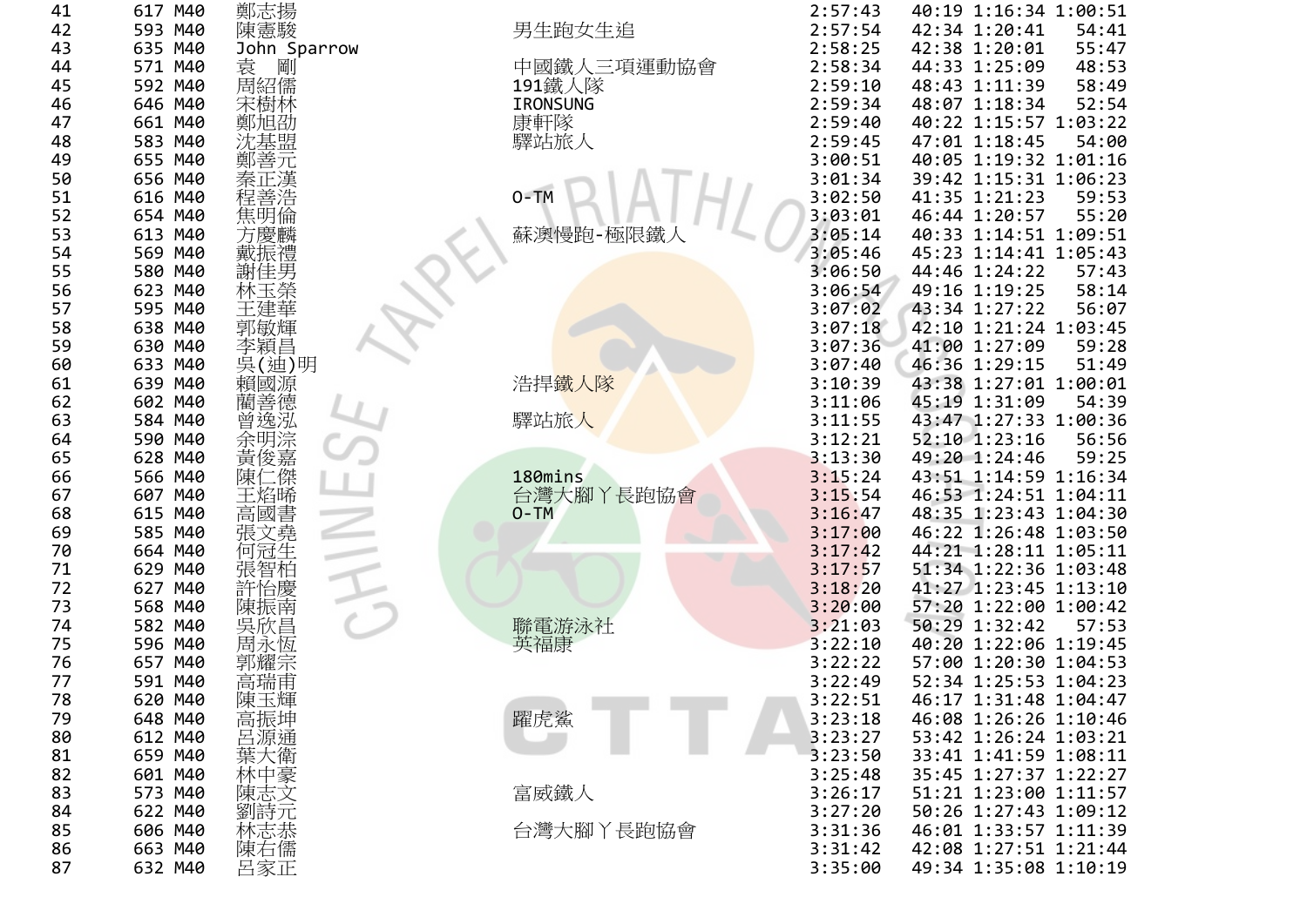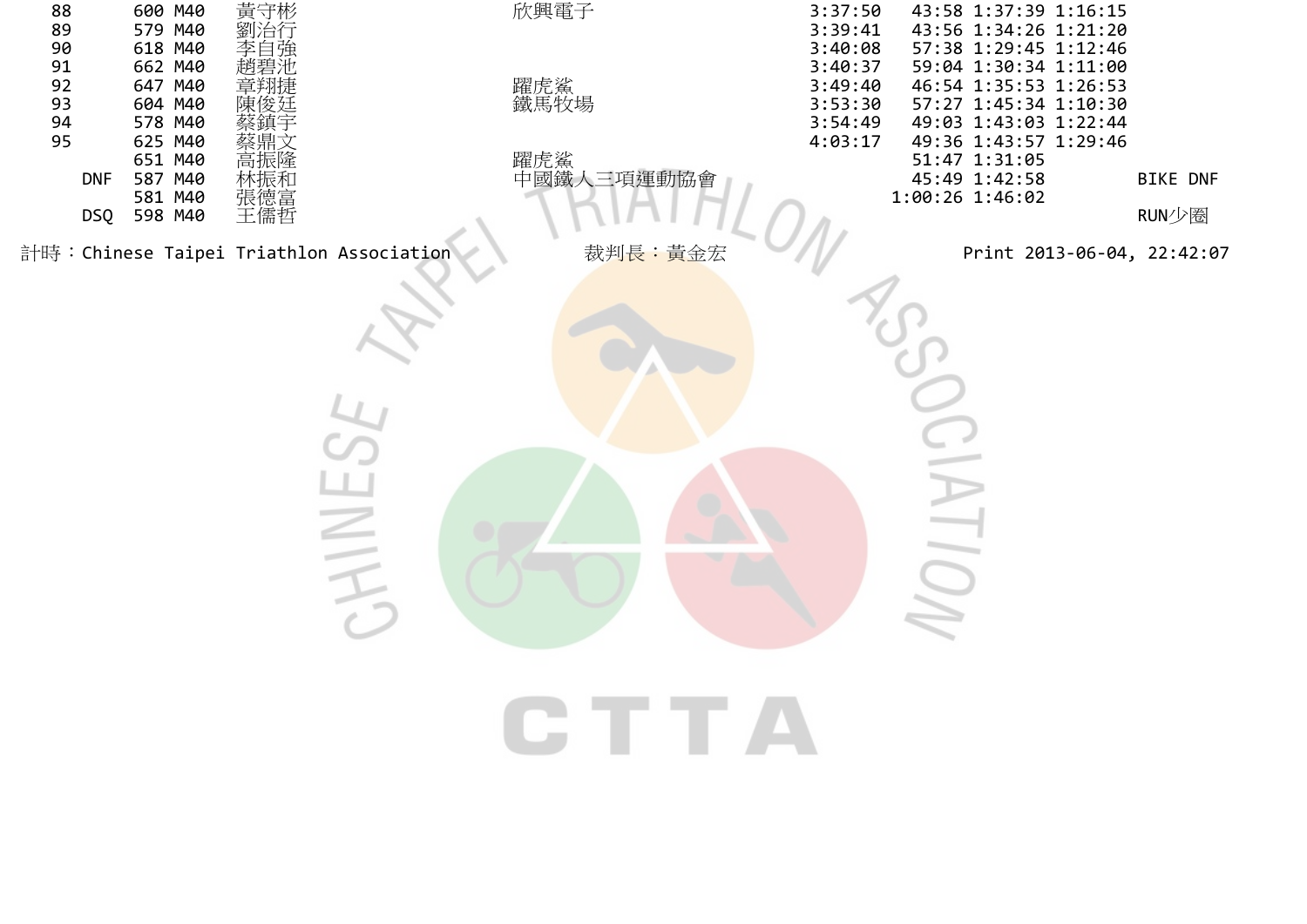M35 組成績

|                | 2013-06-02 07:30 AM        |                |                       |                    |      |                                |                |           |
|----------------|----------------------------|----------------|-----------------------|--------------------|------|--------------------------------|----------------|-----------|
| Pos            | No.<br>Div                 | Name           | Team                  | Time               | Swim | Bike                           | Run            | Remarks   |
| =====<br>1     | $=$ $=$ $=$ $=$<br>428 M35 | 鄭謹德            |                       | ====<br>2:18:37    |      | $==$<br>33:26 1:04:10          | 41:02          |           |
| $\overline{2}$ | 429 M35                    | 楊鈞皓            | 台灣大腳丫長跑協會             | 2:20:39            |      | 33:28 1:04:34                  | 42:38          |           |
| 3              | 470 M35                    | 張瑞龍            | 蘇澳慢跑-極限鐵人             | 2:23:34            |      | 35:16 1:05:39                  | 42:41          |           |
| 4              | 442 M35                    | 劉明鑫            |                       | 2:24:21            |      | 40:36 1:02:46                  | 41:00          |           |
| 5              | 436 M35                    | 章途聰            | 中國鐵人三項運動協會            | 2:25:10            |      | 31:20 1:07:10                  | 46:41          |           |
| 6              | 513 M35                    |                |                       | 2:25:43            |      | 38:22 1:02:59                  | 44:23          |           |
| 7              | 427 M35                    |                | <b>BH</b> 鐵人隊<br>鐵馬牧場 | 2:25:57            |      | 31:44 1:14:34                  | 39:40          |           |
| 8              | 543 M35                    | 賴柏誌            | 埔里鐵人                  | 2:26:58            |      | 39:01 1:07:40                  | 40:18          |           |
| 9              | 482 M35                    | 李啟鴻            | 景興跑                   | 2:28:10            |      | 41:00 1:05:25                  | 41:46          |           |
| 10             | 510 M35                    | 左敦雲            |                       | 2:28:33            |      | 39:06 1:05:18                  | 44:10          |           |
| 11             | 530 M35                    | Nico Ferreira  | 浩捍鐵人隊                 | 2:30:26            |      | 33:31 1:06:54                  | 50:03          |           |
| 12             | 487 M35                    | 林新翔<br>陳<br>德  |                       | 2:32:00            |      | 40:42 1:05:44                  | 45:35          |           |
| 13             | 551 M35                    |                | don1don               | 2:35:34            |      | 40:21 1:09:46                  | 45:28          |           |
| 14             | 430 M35                    | 季馬修            |                       | 2:35:40            |      | 36:00 1:09:43                  | 49:58          |           |
| 15             | 426 M35                    | 許佑銓            |                       | 2:36:00            |      | 31:43 1:06:10                  | 58:09          |           |
| 16             | 517 M35                    | D'Arcy Caskey  |                       | 2:37:03            |      | 31:45 1:13:31                  | 51:48          |           |
| 17             | 481 M35                    | 巫佳錫            | 景興跑                   | 2:37:09            |      | 25:30 1:19:31                  | 52:09          |           |
| 18             | 507 M35                    | 游智凱            | 宜中鐵人                  | 2:38:07            |      | 38:38 1:09:25                  | 50:05          |           |
| 19             | 533 M35                    | 官天偉            |                       | 2:39:30            |      | 36:52 1:12:49                  | 49:50          |           |
| 20             | 433 M35                    | 李承軒            |                       | 2:39:52            |      | 41:10 1:08:55                  | 49:48          |           |
| 21             | 500 M35                    | 謝銘炘            |                       | 2:42:02            |      | 41:29 1:18:30                  | 42:03          |           |
| 22             | 435 M35                    | 偉<br>謝         | 中國鐵人三項運動協會            | 2:42:55            |      | 39:04 1:12:56                  | 50:57          |           |
| 23             | 471 M35                    | 陳宏偉            | 蘇澳慢跑-極限鐵人             | 2:44:17            |      | 36:50 1:15:57                  | 51:31          |           |
| 24             | 480 M35                    | 許卓塵            | 景興跑<br>宜中鐵人           | 2:44:18            |      | 41:37 1:12:54                  | 49:48          |           |
| 25             | 508 M35                    | 林德齊            |                       | 2:45:34            |      | 38:35 1:13:21                  | 53:39          |           |
| $26 *$         | 450 M35                    | 黃英哲            |                       | 2:46:00            |      | 42:53 1:10:07                  |                | 53:00 掉晶片 |
| 27             | 520 M35                    | 呂理山            |                       | 2:46:06            |      | 38:15 1:19:49                  | 48:03          |           |
| 28             | 531 M35                    | Edward Vlutter | 浩捍鐵人隊                 | 2:46:38            |      | 38:18 1:06:35 1:01:46          |                |           |
| 29             | 535 M35                    | 張家傑            | 群英隊<br>180mins        | 2:46:53            |      | 36:34 1:04:56 1:05:24          |                |           |
| 30             | 437 M35                    | 范智森            |                       | 2:46:54            |      | 37:13 1:09:58                  | 59:44          |           |
| 31<br>32       | 447 M35<br>546 M35         | 李夏新            | 百鐵挑戰隊                 | 2:47:03<br>2:47:16 |      | 41:07 1:12:02<br>39:03 1:12:18 | 53:55<br>55:56 |           |
| 33             | 526 M35                    | Simon Pascal   |                       | 2:47:25            |      | 36:45 1:14:15                  | 56:26          |           |
| 34             | 498 M35                    | 李光泰            |                       | 2:47:27            |      | 39:16 1:16:08                  | 52:04          |           |
| 35             | 469 M35                    | 蕭慶豪<br>謝繼承     | 花蓮吉安路跑協會              | 2:48:56            |      | 39:02 1:15:59                  | 53:57          |           |
| 36             | 463 M35                    | 孫仲豪            |                       | 2:51:29            |      | 40:59 1:16:44                  | 53:47          |           |
| 37             | 457 M35                    | 江國誠            |                       | 2:51:34            |      | 40:25 1:13:16                  | 57:54          |           |
| 38             | 538 M35                    | 魏<br>Ì.        |                       | 2:52:48            |      | 39:45 1:13:42                  | 59:22          |           |
| 39             | 483 M35                    | 巫佳鍵            | 景興跑                   | 2:52:48            |      | 27:24 1:27:10                  | 58:15          |           |
| 40             | 452 M35                    | 林晏甥            |                       | 2:52:59            |      | 41:31 1:18:53                  | 52:36          |           |
|                |                            |                |                       |                    |      |                                |                |           |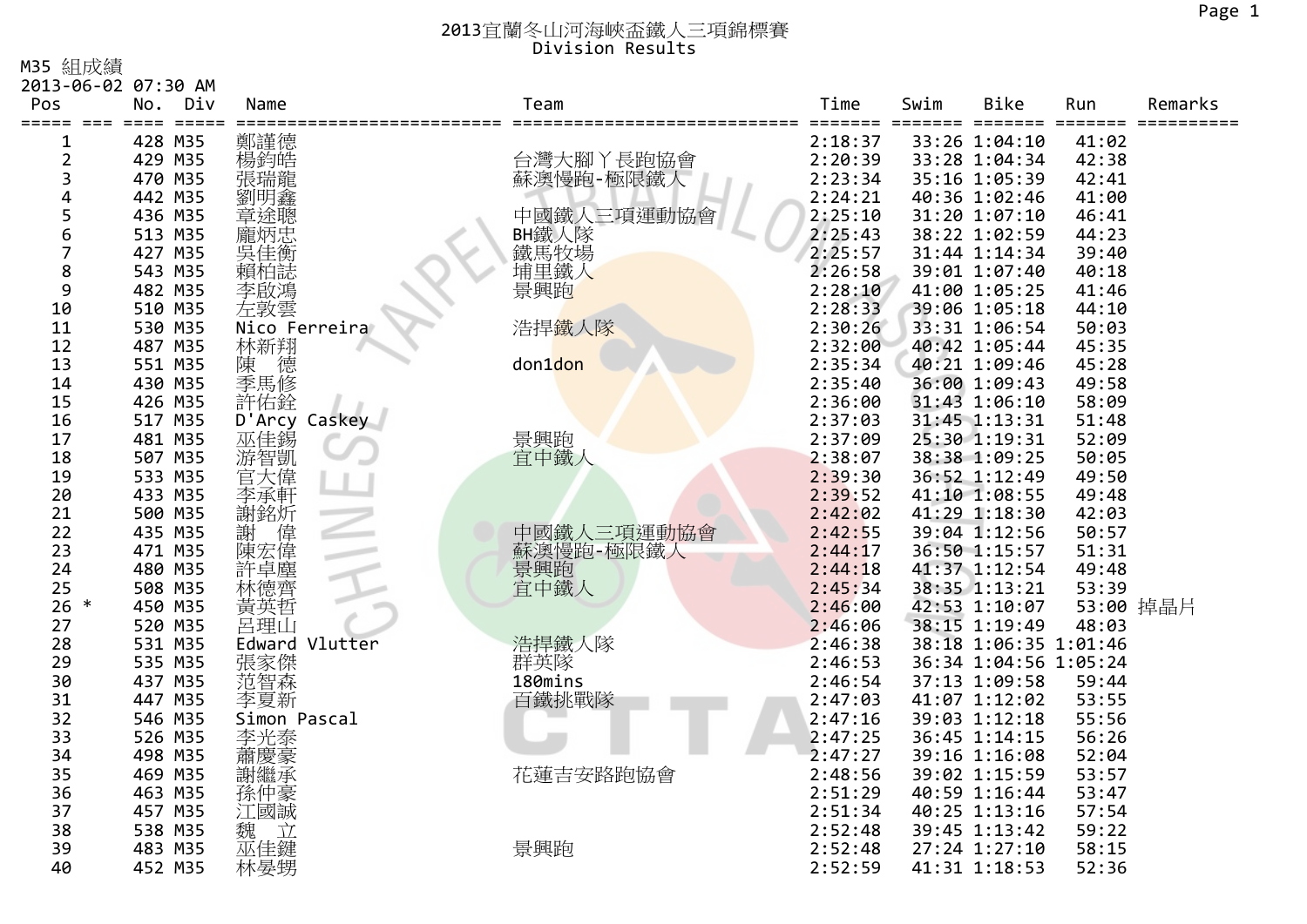| 41             | 462        | M35        | 陶茂松        |
|----------------|------------|------------|------------|
| 42             | 440        | M35        | 德          |
| 43             | 532        | M35        |            |
| 44             | 516        | M35        | 鄭阳         |
| 45             | 477        | M35        |            |
| 46             | 503        | M35        |            |
| 47             | 521        | M35        | ī 前        |
| 48             | 537        | M35        | 徐承         |
| 49<br>50       | 528<br>438 | M35<br>M35 |            |
| 51             | 445        | M35        |            |
| 52             | 522        | M35        |            |
| 53             | 490        | M35        |            |
| $\frac{54}{1}$ | 501        | M35        |            |
| 55             | 453        | M35        |            |
| 56             | 488        | M35        |            |
| 57             | 506        | M35        |            |
| 58             | 446        | M35        |            |
| 59             | 461        | M35        |            |
| 60             | 439        | M35        |            |
| 61             | 455        | M35        |            |
| 62             | 448        | M35        |            |
| 63             | 458        | M35        |            |
| 64             | 454        | M35        |            |
| 65             | 432<br>460 | M35<br>M35 |            |
| 66<br>67       | 525        | M35        |            |
| 68             | 441        | M35        |            |
| 69             | 499        | M35        |            |
| 70             | 496        | M35        |            |
| 71             | 489        | M35        |            |
| 72             | 542        | M35        |            |
| 73             | 509        | M35        |            |
| 74             | 515        | M35        |            |
| 75             | 512        | M35        |            |
| 76             | 547        | M35        |            |
| 77             | 540        | M35        | 可啟         |
| 78             | 491        | M35        | 李東隆        |
| 79             | 456        | M35        | 陳信         |
| 80<br>81       | 518<br>473 | M35<br>M35 | j凱誼<br>沈漢強 |
| 82             | 465        | M35        | 林俊鈺        |
| 83             | 494        | M35        | 黃勇順        |
| 84             | 511        | M35        | 陳智         |
| 85             | 544        | M35        | 陳品         |
| 86             | 484        | M35        | 阮鵬碩        |
| 87             | 468        | M35        | 徐達偉        |
|                |            |            |            |

|   | 462 M35        | 陶戊松        |                        | 2:53:26 | 40:58 1:16:16         | 56:12 |
|---|----------------|------------|------------------------|---------|-----------------------|-------|
| 2 | 440 M35        | 葉峻德        |                        | 2:53:30 | 40:18 1:13:52         | 59:20 |
| 3 | 532 M35        | 許明村        | 內湖鐵人                   | 2:54:53 | 42:22 1:19:31         | 53:01 |
| 4 | 516 M35        | 鄭昭博        |                        | 2:55:28 | 39:49 1:16:28         | 59:12 |
| 5 | 477 M35        | 黃建理        | 黃建理                    | 2:55:28 | 34:32 1:22:00         | 58:58 |
| 6 | 503 M35        |            |                        | 2:56:03 | 42:26 1:19:34         | 54:04 |
| 7 | 521 M35        | 趙德宏<br>張吉龍 |                        | 2:57:01 | 38:32 1:30:16         | 48:14 |
| 8 | 537 M35        | 徐承康        |                        | 2:58:34 | 42:28 1:27:15         | 48:52 |
| 9 | 528 M35        | 林義忠        | 南山之友                   | 2:59:18 | 36:30 1:15:41 1:07:08 |       |
| 0 | 438 M35        | 鄭旭峰        | 180mins                | 3:00:03 | 41:40 1:21:43         | 56:42 |
| 1 | 445 M35        | 楊文吉        |                        | 3:00:22 | 45:36 1:24:56         | 49:51 |
| 2 | 522 M35        | 張峻德        |                        | 3:01:03 | 47:39 1:14:55         | 58:30 |
| 3 | 490 M35        | 詹志仁        |                        | 3:01:39 | 51:19 1:10:55         | 59:26 |
| 4 | 501 M35        | 李汪偉        |                        | 3:02:39 | 44:30 1:15:17 1:02:53 |       |
| 5 | 453 M35        | 許立鵬        |                        | 3:02:51 | 39:52 1:23:31         | 59:29 |
| 6 | 488 M35        |            | ·撿二 <mark>跑三跌倒</mark>  | 3:03:22 | 50:46 1:26:06         | 46:31 |
| 7 | 506 M35        | 林大家<br>李俊賢 |                        | 3:03:48 | 43:39 1:22:22         | 57:48 |
| 8 | 446 M35        | 林志祈        |                        | 3:05:52 | 42:25 1:31:55         | 51:33 |
| 9 | 461 M35        |            | 三鐵競技社                  | 3:06:04 | 43:57 1:13:48 1:08:19 |       |
|   |                | 蘇高賢        | 180mins                |         | 42:27 1:20:55 1:02:59 |       |
| 0 | 439 M35        | 陳佳宏        |                        | 3:06:20 |                       |       |
| 1 | 455 M35        | 鄒志堅        |                        | 3:06:20 | 44:10 1:25:41         | 56:30 |
| 2 | 448 M35        | 張中一        | 百鐵挑戰隊                  | 3:07:02 | 44:37 1:22:02 1:00:24 |       |
| 3 | 458 M35        | 謝志成        |                        | 3:08:27 | 47:16 1:25:58         | 55:13 |
| 4 | 454 M35        | 楊大泰        | 聯電游泳社                  | 3:08:36 | 37:50 1:18:58 1:11:49 |       |
| 5 | 432 M35        | 林俊穎        |                        | 3:09:34 | 43:33 1:27:02         | 59:00 |
| 6 | 460 M35        | 吳健為        |                        | 3:10:26 | 35:34 1:26:06 1:08:47 |       |
| 7 | 525 M35        | 薛祖敏        | 缺氧騎士團                  | 3:11:06 | 42:24 1:29:21         | 59:21 |
| 8 | 441 M35        | 陳怡賓        |                        | 3:11:19 | 45:28 1:25:26 1:00:26 |       |
| 9 | 499 M35        | 王奕謙        |                        | 3:12:18 | 42:33 1:21:13 1:08:32 |       |
| 0 | 496 M35        | 李信忠<br>胡哲榮 | 迅得機械                   | 3:12:36 | 42:16 1:27:07 1:03:14 |       |
| 1 | 489 M35        |            | 一撿二跑三跌倒                | 3:12:59 | 39:47 1:27:40 1:05:32 |       |
| 2 | 542 M35        | 曾正偉        |                        | 3:13:02 | 48:59 1:28:56         | 55:07 |
| 3 | 509 M35        | 張家豪<br>劉繼遠 | 宜中鐵人                   | 3:13:29 | 43:32 1:25:32 1:04:26 |       |
| 4 | 515 M35        |            |                        | 3:13:38 | 39:12 1:25:55 1:08:32 |       |
| 5 | 512 M35        | 林孟良        | BH鐵人隊                  | 3:15:17 | 46:43 1:24:24 1:04:11 |       |
| 6 | 547 M35        | 博<br>魏     |                        | 3:16:28 | 36:33 1:30:22 1:09:35 |       |
| 7 | 540 M35        | 何啟聖        |                        | 3:16:38 | 51:29 1:28:17         | 56:53 |
| 8 | 491 M35        | 李東隆        |                        | 3:16:41 | 46:23 1:22:24 1:07:55 |       |
| 9 | 456 M35        | 陳信宏        |                        | 3:17:28 | 43:38 1:29:59 1:03:52 |       |
| 0 | 518 M35        | 方凱誼        |                        | 3:18:10 | 41:47 1:29:53 1:06:32 |       |
| 1 | 473 M35        | 沈漢強        |                        | 3:18:20 | 44:18 1:30:04 1:03:59 |       |
| 2 | 465 M35        | 林俊鈺        | 下班後交大南門附近出發去運動 3:19:51 |         | 49:07 1:29:43 1:01:02 |       |
| 3 | 494 M35        | 黃勇順        | 蘇澳慢跑-極限鐵人              | 3:20:22 | 42:29 1:14:59 1:22:55 |       |
| 4 | 511 M35        | 陳智君        |                        | 3:21:18 | 42:47 1:27:42 1:10:50 |       |
| 5 | 544 M35        | 陳品全        |                        | 3:21:45 | 44:54 1:36:34 1:00:18 |       |
| 6 | 484 M35        | 阮鵬碩        |                        | 3:22:00 | 52:03 1:18:26 1:11:32 |       |
| 7 | <b>ACO MOE</b> | 经法倍        |                        | 2.77.24 | E1.10 1.20.20 1.02.16 |       |

| 1              | 462 M35 | 陶茂松        |                | 2:53:26 | 40:58 1:16:16         | 56:12 |
|----------------|---------|------------|----------------|---------|-----------------------|-------|
| 2              | 440 M35 | 葉峻德        |                | 2:53:30 | 40:18 1:13:52         | 59:20 |
| 3              | 532 M35 | 許明村        | 內湖鐵人           | 2:54:53 | 42:22 1:19:31         | 53:01 |
| 4              | 516 M35 | 鄭昭博        |                | 2:55:28 | 39:49 1:16:28         | 59:12 |
| 5              | 477 M35 | 黃建理        | 黃建理            | 2:55:28 | 34:32 1:22:00         | 58:58 |
| 6              | 503 M35 | 趙德宏        |                | 2:56:03 | 42:26 1:19:34         | 54:04 |
| 7              | 521 M35 | 張吉龍        |                | 2:57:01 | 38:32 1:30:16         | 48:14 |
| 8              | 537 M35 | 徐承康        |                | 2:58:34 | 42:28 1:27:15         | 48:52 |
| 9              | 528 M35 | 林義忠        | 南山之友           | 2:59:18 | 36:30 1:15:41 1:07:08 |       |
| 0              | 438 M35 | 鄭旭峰        | 180mins        | 3:00:03 | 41:40 1:21:43         | 56:42 |
|                | 445 M35 | 楊文吉        |                | 3:00:22 | 45:36 1:24:56         | 49:51 |
| $\overline{c}$ | 522 M35 | 張峻德        |                | 3:01:03 | 47:39 1:14:55         | 58:30 |
| 3              | 490 M35 | 詹志仁        |                | 3:01:39 | 51:19 1:10:55         | 59:26 |
| 4              | 501 M35 | 李汪偉        |                | 3:02:39 | 44:30 1:15:17 1:02:53 |       |
| 5              | 453 M35 | 許立鵬        |                | 3:02:51 | 39:52 1:23:31         | 59:29 |
| 6              | 488 M35 | 林大家        | 跑三跌倒<br>撿      | 3:03:22 | 50:46 1:26:06         | 46:31 |
| 7              | 506 M35 | 李俊賢        |                | 3:03:48 | 43:39 1:22:22         | 57:48 |
| 8              | 446 M35 | 林志祈        |                | 3:05:52 | 42:25 1:31:55         | 51:33 |
| 9              | 461 M35 | 蘇高賢        | 三鐵競技社          | 3:06:04 | 43:57 1:13:48 1:08:19 |       |
| 0              | 439 M35 | 陳佳宏        | 180mins        | 3:06:20 | 42:27 1:20:55 1:02:59 |       |
|                | 455 M35 | 鄒志堅        |                | 3:06:20 | 44:10 1:25:41         | 56:30 |
| 2              | 448 M35 | 張中一        | 百鐵挑戰隊          | 3:07:02 | 44:37 1:22:02 1:00:24 |       |
| 3              | 458 M35 | 謝志成        |                | 3:08:27 | 47:16 1:25:58         | 55:13 |
| 4              | 454 M35 | 楊大泰        | 聯電游泳社          | 3:08:36 | 37:50 1:18:58 1:11:49 |       |
| 5              | 432 M35 | 林俊穎        |                | 3:09:34 | 43:33 1:27:02         | 59:00 |
| 6              | 460 M35 | 吳健為        |                | 3:10:26 | 35:34 1:26:06 1:08:47 |       |
| 7              | 525 M35 | 薛祖敏        | 缺氧騎士團          | 3:11:06 | 42:24 1:29:21         | 59:21 |
| 8              | 441 M35 | 陳怡賓        |                | 3:11:19 | 45:28 1:25:26 1:00:26 |       |
| 9              | 499 M35 | 王奕謙        |                | 3:12:18 | 42:33 1:21:13 1:08:32 |       |
| 0              | 496 M35 | 李信忠        | 迅得機械           | 3:12:36 | 42:16 1:27:07 1:03:14 |       |
|                | 489 M35 | 胡哲榮        | ·撿二跑三跌倒        | 3:12:59 | 39:47 1:27:40 1:05:32 |       |
| 2              | 542 M35 | 曾正偉        |                | 3:13:02 | 48:59 1:28:56         | 55:07 |
| 3              | 509 M35 | 張家豪        | 宜中鐵人           | 3:13:29 | 43:32 1:25:32 1:04:26 |       |
| 4              | 515 M35 | 劉繼遠        |                | 3:13:38 | 39:12 1:25:55 1:08:32 |       |
| 5              | 512 M35 | 林孟良        | BH鐵人隊          | 3:15:17 | 46:43 1:24:24 1:04:11 |       |
| 6              | 547 M35 | 魏一博        |                | 3:16:28 | 36:33 1:30:22 1:09:35 |       |
| 7              | 540 M35 | 何啟聖        |                | 3:16:38 | 51:29 1:28:17         | 56:53 |
| 8              | 491 M35 |            |                | 3:16:41 | 46:23 1:22:24 1:07:55 |       |
| 9              | 456 M35 | 李東隆<br>陳信宏 |                | 3:17:28 | 43:38 1:29:59 1:03:52 |       |
| 0              | 518 M35 |            |                | 3:18:10 | 41:47 1:29:53 1:06:32 |       |
| 1              | 473 M35 |            |                | 3:18:20 | 44:18 1:30:04 1:03:59 |       |
| 2              | 465 M35 | 木方沈漢 林     | 下班後交大南門附近出發去運動 | 3:19:51 | 49:07 1:29:43 1:01:02 |       |
| 3              | 494 M35 | 黃勇順        | 蘇澳慢跑-極限鐵人      | 3:20:22 | 42:29 1:14:59 1:22:55 |       |
| 4              | 511 M35 | 陳智君全陳品     |                | 3:21:18 | 42:47 1:27:42 1:10:50 |       |
| 5              | 544 M35 |            |                | 3:21:45 | 44:54 1:36:34 1:00:18 |       |
| 6              | 484 M35 | 阮鵬碩        |                | 3:22:00 | 52:03 1:18:26 1:11:32 |       |
| 7              | 468 M35 | 徐達偉        |                | 3:22:34 | 51:49 1:28:30 1:02:16 |       |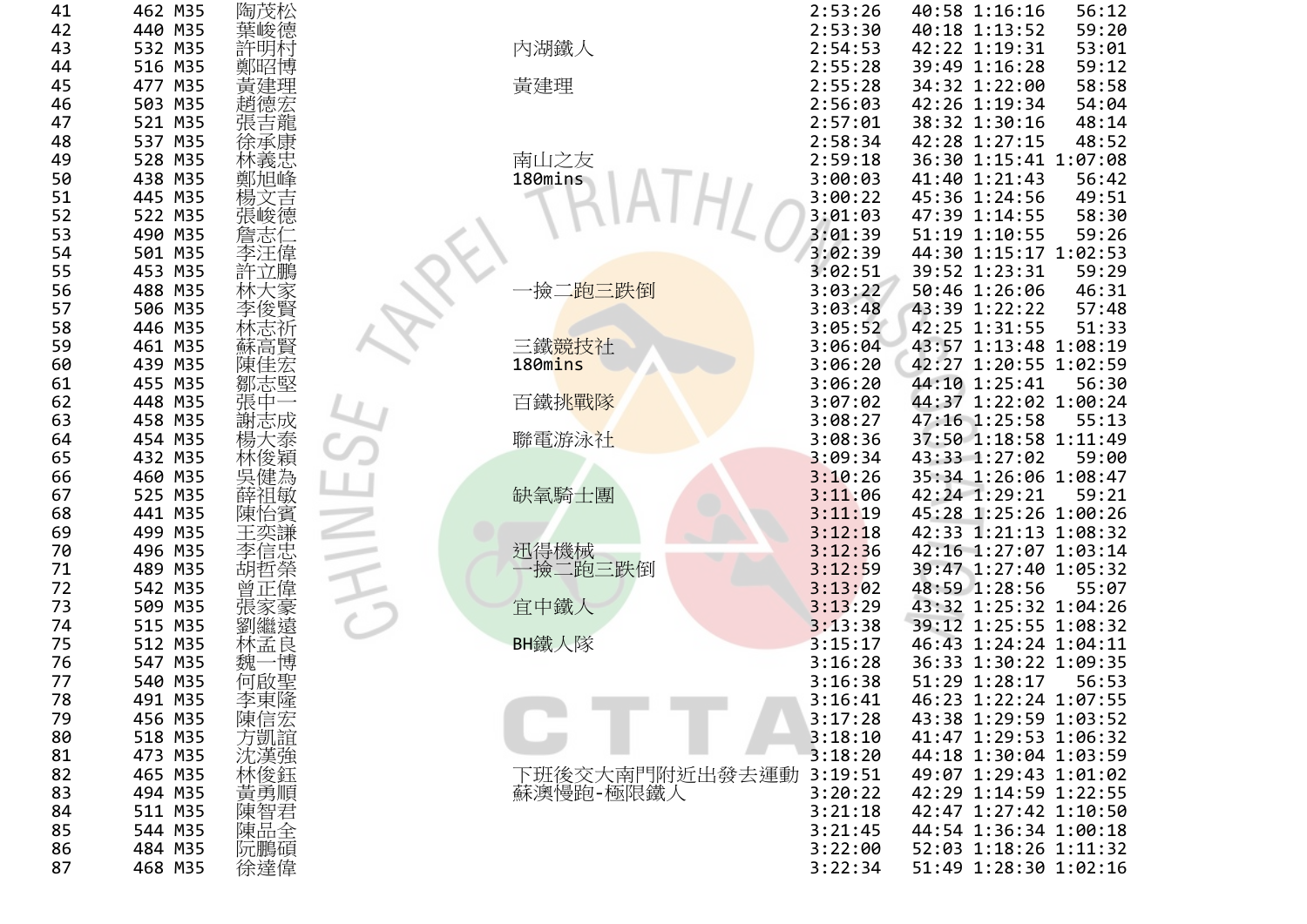| 88  |            | 476 M35 | 林孝臻                 |                                         |                   | 3:22:52 | 47:18 1:31:41 1:03:54           |                            |  |
|-----|------------|---------|---------------------|-----------------------------------------|-------------------|---------|---------------------------------|----------------------------|--|
| 89  |            | 449 M35 | 何東儒                 |                                         |                   | 3:24:08 | 46:55 1:27:22 1:09:52           |                            |  |
| 90  |            | 478 M35 | 詹元碩                 |                                         |                   | 3:24:55 | 38:37 1:31:48 1:14:31           |                            |  |
| 91  |            | 486 M35 | 許至璿                 |                                         |                   | 3:25:38 | 43:47 1:31:47 1:10:05           |                            |  |
| 92  |            | 519 M35 | 黃詠祺                 |                                         | 一起亂跑              | 3:26:20 | 40:38 1:32:14 1:13:29           |                            |  |
| 93  |            | 495 M35 |                     |                                         |                   | 3:27:37 | 41:53 1:36:43 1:09:01           |                            |  |
| 94  |            | 466 M35 | 許伯聖<br>黃建晟          |                                         | 鐵飯糰               | 3:29:21 | 47:13 1:36:53 1:05:17           |                            |  |
| 95  |            | 479 M35 |                     |                                         |                   | 3:30:03 | 46:15 1:27:32 1:16:17           |                            |  |
| 96  |            | 459 M35 |                     |                                         |                   | 3:31:33 | 55:09 1:35:21 1:01:04           |                            |  |
| 97  |            | 497 M35 |                     |                                         |                   | 3:33:49 | 51:57 1:28:26 1:13:26           |                            |  |
| 98  |            | 493 M35 |                     |                                         | 核廢料放在你家           |         | 3:35:57 1:04:19 1:23:11 1:08:28 |                            |  |
| 99  |            | 514 M35 |                     |                                         |                   | 3:37:24 | 48:10 1:41:28 1:07:47           |                            |  |
| 100 |            | 431 M35 |                     |                                         |                   | 3:38:20 | 58:46 1:41:48                   | 57:46                      |  |
| 101 |            | 527 M35 | 王木暉                 |                                         |                   |         | 3:38:35 1:01:29 1:35:18 1:01:49 |                            |  |
| 102 |            | 464 M35 | 郭光耀                 |                                         |                   | 3:38:39 | 53:39 1:28:51 1:16:10           |                            |  |
| 103 |            | 534 M35 | 江孟儒                 |                                         |                   | 3:39:50 | 48:49 1:29:06 1:21:56           |                            |  |
| 104 |            | 492 M35 | 莊清潭                 |                                         | 核廢料放在你家裡          | 3:39:55 | 55:17 1:32:12 1:12:27           |                            |  |
| 105 |            | 504 M35 | 林家煌                 |                                         |                   | 3:40:04 | 55:54 1:24:27 1:19:44           |                            |  |
| 106 |            | 475 M35 | 賴昆宏                 |                                         |                   | 3:41:16 | 55:14 1:35:46 1:10:17           |                            |  |
| 107 |            | 523 M35 |                     |                                         | 缺氧騎士團             | 3:42:48 | 43:49 1:35:06 1:23:54           |                            |  |
| 108 |            | 485 M35 | 王嵩豪<br>潘昱恆          |                                         |                   | 3:42:56 | 53:35 1:33:01 1:16:20           |                            |  |
| 109 |            | 505 M35 | 巫哲安<br>周罡平          |                                         | 極限                | 3:46:11 | 49:04 1:35:15 1:21:53           |                            |  |
| 110 |            | 444 M35 |                     |                                         |                   | 3:48:04 | 59:08 1:39:05 1:09:52           |                            |  |
| 111 |            | 553 M35 | 宋克威堯輝<br>陳景輝<br>陳龍輝 |                                         | don1don           | 3:49:34 | 45:41 1:38:59 1:24:55           |                            |  |
| 112 |            | 474 M35 |                     |                                         | 欣興電子              | 3:49:38 | 59:23 1:36:25 1:13:51           |                            |  |
| 113 |            | 541 M35 |                     |                                         |                   | 3:49:51 | 57:44 1:37:44 1:14:23           |                            |  |
| 114 |            | 524 M35 | 王慶龍                 |                                         | 缺氧騎士團             | 3:53:36 | 52:31 1:43:26 1:17:39           |                            |  |
| 115 |            | 552 M35 | 康皓然                 |                                         | don1don           | 3:54:47 | 51:11 1:39:42 1:23:54           |                            |  |
|     |            | 451 M35 | Woodall             | James Robin                             |                   |         | 30:13 1:03:22                   |                            |  |
|     | <b>DNF</b> | 434 M35 | 華<br>羅              |                                         | 中國鐵人三項運動協會<br>鐵飯糰 |         | 34:53                           | 受傷                         |  |
|     |            | 467 M35 | 林昆民                 |                                         |                   |         | 1:06:18                         |                            |  |
|     | <b>DNF</b> | 554 M35 | 黃政鑫                 |                                         |                   |         | 1:13:29                         | <b>BIKE DNF</b>            |  |
|     |            |         |                     | 計時:Chinese Taipei Triathlon Association | 裁判長:黃金宏           |         |                                 | Print 2013-06-04, 22:42:07 |  |
|     |            |         |                     |                                         |                   |         |                                 |                            |  |
|     |            |         |                     |                                         |                   |         |                                 |                            |  |
|     |            |         |                     |                                         |                   |         |                                 |                            |  |
|     |            |         |                     |                                         |                   |         |                                 |                            |  |

# **CTTA**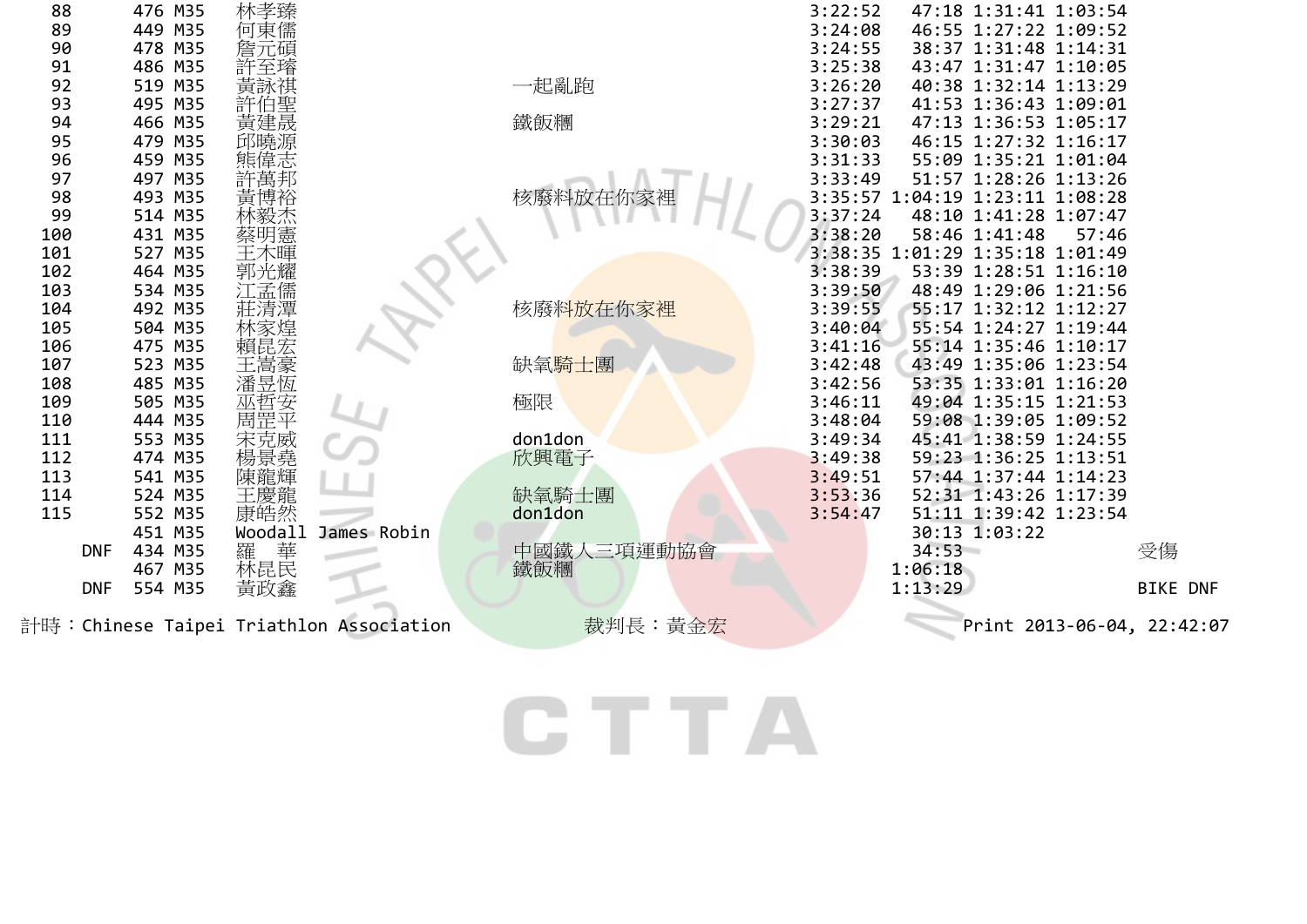M30 組成績

| Ⅳ29 紀灰線          | 2013-06-02 07:30 AM                    |              |                          |         |         |                       |                 |            |
|------------------|----------------------------------------|--------------|--------------------------|---------|---------|-----------------------|-----------------|------------|
| Pos              | Div<br>No.                             | Name         | Team                     | Time    | Swim    | <b>Bike</b>           | Run             | Remarks    |
| =====<br>$= = =$ | $=$ $=$ $=$ $=$ $=$<br>$=$ $=$ $=$ $=$ |              |                          | ====    | ======= | $=$<br>====           | $=$ = = = = = = | ========== |
| 1                | 286 M30                                | 李興宗          | P.C.0樂騎適-QR戰馬飆風隊         | 2:04:54 |         | 26:12 1:01:46         | 36:57           |            |
| 2                | 394 M30                                | Michal Bucek | Culprit Bicycles         | 2:06:08 |         | 25:20 1:02:08         | 38:41           |            |
| 3                | 288 M30                                | 張景翔          | BH鐵人隊                    | 2:12:26 |         | 30:17 1:03:01         | 39:10           |            |
| 4                | 419 M30                                | 洪志文          | 台灣大腳丫長跑協會                | 2:12:59 |         | 33:16 1:01:52         | 37:51           |            |
| 5                | 179 M30                                |              | 三鐵工作室<br>瘋               | 2:14:56 |         | 29:57 1:01:45         | 43:16 改組        |            |
| 6                | 298 M30                                |              |                          | 2:16:20 |         | 32:23 1:03:45         | 40:13           |            |
| 7                | 289 M30                                |              | 黑衫軍                      | 2:16:25 |         | 34:56 1:02:13         | 39:17           |            |
| 8                | 307 M30                                | 沈凡傑          |                          | 2:21:57 |         | 31:13 1:08:13         | 42:32           |            |
| 9                | 304 M30                                |              |                          | 2:22:29 |         | 30:15 1:06:49         | 45:26           |            |
| 10               | 397 M30                                |              |                          | 2:26:54 |         | 34:00 1:09:55         | 43:00           |            |
| 11               | 360 M30                                |              |                          | 2:26:54 |         | 32:07 1:04:58         | 49:50           |            |
| 12               | 410 M30                                |              |                          | 2:28:55 |         | 37:05 1:04:47         | 47:05           |            |
| 13               | 333 M30                                | 俊偉           | 蘇澳 <mark>慢跑-極</mark> 限鐵人 | 2:29:29 |         | 39:37 1:05:19         | 44:34           |            |
| 14               | 332 M30                                | 畢譯文          | 蘇澳 <mark>慢跑-極限鐵人</mark>  | 2:30:27 |         | 34:23 1:03:19         | 52:47           |            |
| 15               | 301 M30                                | 春<br>呂       | 中國鐵人<br>三項運動協會           | 2:31:02 |         | 34:14 1:09:38         | 47:10           |            |
| 16               | 383 M30                                | 林勇傑          |                          | 2:31:46 |         | 42:06 1:08:42         | 40:59           |            |
| 17               | 413 M30                                | 張桓根          | 埔里鐵人                     | 2:32:44 |         | 37:04 1:10:54         | 44:47           |            |
| 18               | 396 M30                                | 林德光          |                          | 2:35:30 |         | 35:36 1:06:35         | 53:20           |            |
| 19               | 345 M30                                | 陳立群          |                          | 2:40:12 |         | 35:19 1:13:06         | 51:48           |            |
| 20               | 395 M30                                | Joshua Colp  | Culprit Bicycles         | 2:42:02 |         | 36:02 1:15:24         | 50:36           |            |
| 21               | 287 M30                                | 蘇育慶          |                          | 2:42:02 |         | 34:14 1:03:30 1:04:20 |                 |            |
| 22               | 404 M30                                |              |                          | 2:42:12 |         | 38:08 1:06:43         | 57:21           |            |
| 23               | 351 M30                                | 杜彰彬          | 娃娃隊                      | 2:44:47 |         | 35:41 1:22:47         | 46:20           |            |
| 24               | 305 M30                                | 邱基峰          | 百鐵挑戰隊                    | 2:44:50 |         | 36:09 1:10:24         | 58:17           |            |
| 25               | 402 M30                                |              |                          | 2:47:16 |         | 44:35 1:05:41         | 57:02           |            |
| 26               | 364 M30                                | 許宏源          | 鳶百鐵人團                    | 2:48:01 |         | 46:25 1:05:49         | 55:48           |            |
| 27               | 365 M30                                | 林克難          | 鐵殼家族                     | 2:48:13 |         | 38:40 1:07:25 1:02:09 |                 |            |
| 28               | 338 M30                                |              | 要升好強                     | 2:48:49 |         | 48:21 1:08:53         | 51:36           |            |
| 29               | 296 M30                                | 陳欣煇          |                          | 2:48:55 |         | 41:51 1:08:20         | 58:46           |            |
| 30               | 348 M30                                | 楊鎮鴻          |                          | 2:49:19 |         | 46:55 1:14:54         | 47:31           |            |
| 31               | 314 M30                                |              | Ace一隊                    | 2:50:21 |         | 36:18 1:18:12         | 55:52           |            |
| 32               | 368 M30                                | 陳順南          | 鐵殼家族                     | 2:50:31 |         |                       | 53:54           |            |
| 33               | 421 M30                                | 伍志祥          |                          | 2:51:07 |         | 43:22 1:11:23         | 56:24           |            |
| 34               | 302 M30                                | 彭<br>堯       | 中國鐵人三項運動協會               | 2:51:46 |         | 38:44 1:19:04         | 53:58           |            |
| 35               | 342 M30                                | 張國樞          | 鐵馬牧場                     | 2:52:30 |         | 42:10 1:11:08         | 59:13           |            |
| 36               | 352 M30                                | 趙貞明          |                          | 2:53:32 |         | 43:34 1:14:45         | 55:13           |            |
| 37               | 423 M30                                | 朱逸倫          |                          | 2:54:10 |         | 45:55 1:25:47         | 42:29           |            |
| 38               | 417 M30                                | 李大綱          | 麥克森單車與他愉快的夥伴們愛           | 2:54:21 |         | 41:07 1:18:11         | 55:04           |            |
| 39               | 320 M30                                | 林紹輝          | 三鐵競技社                    | 2:54:53 |         | 46:33 1:23:10         | 45:11           |            |
| 40               | 343 M30                                | 倪可倫          | Ace一隊                    | 2:55:28 |         | 41:35 1:12:08 1:01:46 |                 |            |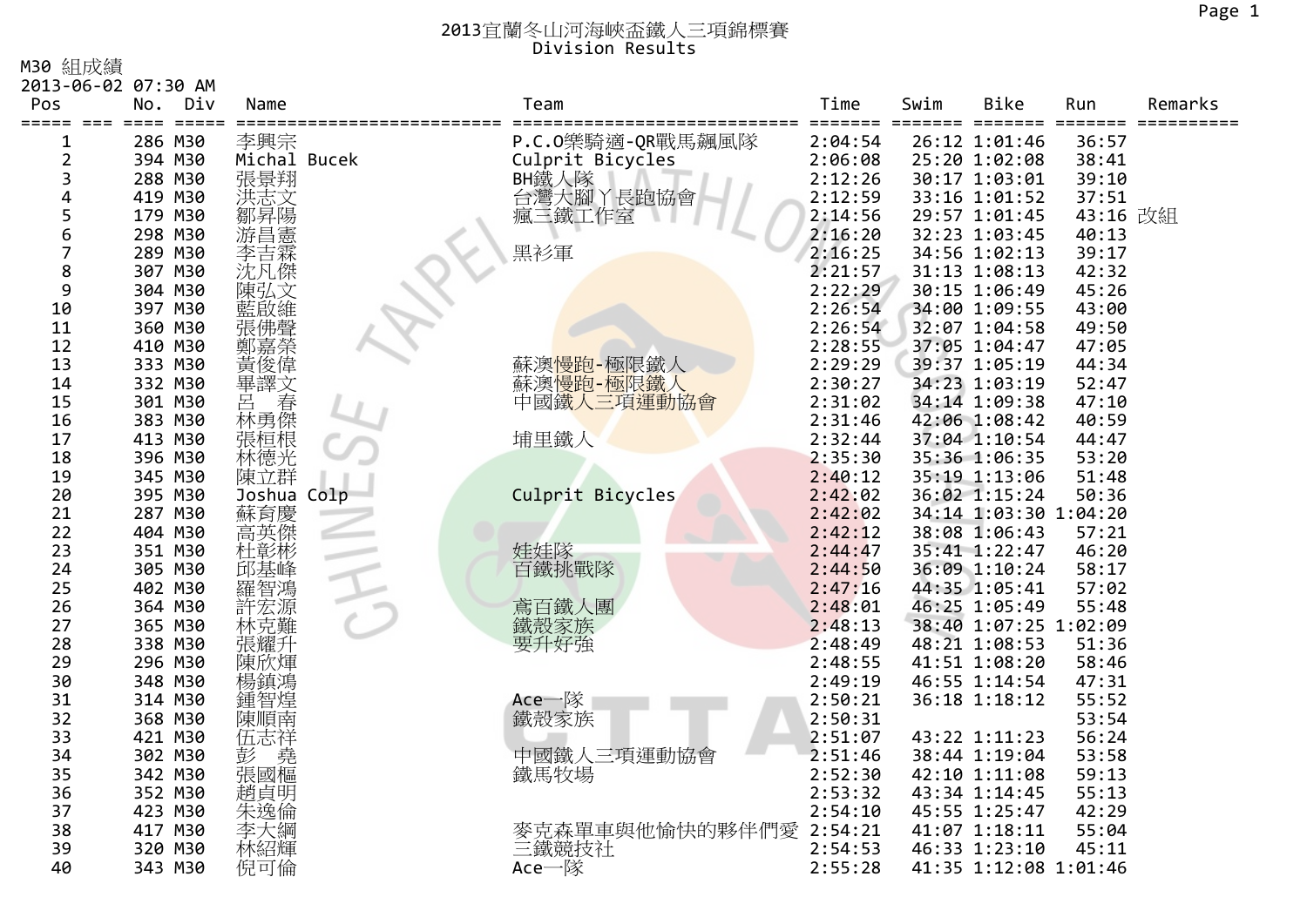| 41 | 384 M30 | 張騰巍                        | 張騰巍建築師事務所                              | 2:56:07 | 40:29 1:14:56 1:00:43   |       |
|----|---------|----------------------------|----------------------------------------|---------|-------------------------|-------|
| 42 | 299 M30 | 張育維                        |                                        | 2:56:44 | 46:14 1:18:24           | 52:07 |
| 43 | 399 M30 | 黃伯群                        |                                        | 2:56:49 | 43:14 1:14:40           | 58:57 |
| 44 | 336 M30 | 張貴登                        |                                        | 2:57:57 | 40:07 1:22:25           | 55:26 |
| 45 | 358 M30 | 汪政諺                        |                                        | 2:58:36 | 42:11 1:18:40           | 57:45 |
| 46 | 381 M30 | 張喬富                        | 缺氧騎士團                                  | 2:58:39 | 40:54 1:25:21           | 52:25 |
| 47 | 373 M30 | 白東穎                        | 騎士隊                                    | 2:59:16 | 40:53 1:22:37           | 55:46 |
| 48 | 324 M30 | 陳昭廷                        |                                        | 2:59:18 | 36:35 1:25:38           | 57:06 |
| 49 | 309 M30 | 吳晉賢                        | 驛站旅人                                   | 3:00:23 | 38:58 1:25:20           | 56:06 |
| 50 | 363 M30 | 王禎毅                        |                                        | 3:01:11 | 35:55 1:29:24           | 55:52 |
| 51 | 379 M30 | 詹至惟                        | 航補鐵人隊                                  | 3:01:18 | 46:58 1:18:38           | 55:43 |
| 52 | 412 M30 | Carl Johan Magnus Svennung |                                        | 3:01:24 | 51:50 1:15:55           | 53:40 |
| 53 | 414 M30 | 吳丙坤                        |                                        | 3:01:48 | 43:41 1:11:36 1:06:31   |       |
| 54 | 359 M30 | 陳泰宏                        | 神鳥鳳凰933                                | 3:02:00 | 50:20 1:19:29           | 52:11 |
| 55 | 408 M30 | 連勃嘉                        |                                        | 3:02:16 | 42:17 1:22:55           | 57:06 |
| 56 | 375 M30 | 孫明峰                        |                                        | 3:03:13 | 43:58 1:20:10           | 59:06 |
| 57 | 386 M30 |                            | 南山之友                                   | 3:03:28 | 42:28 1:13:41 1:07:19   |       |
| 58 | 382 M30 | 許富翔                        |                                        | 3:03:45 | 43:39 1:19:00 1:01:07   |       |
| 59 | 292 M30 | 黃貫展                        |                                        | 3:03:54 | 48:49 1:26:47           | 48:19 |
| 60 | 335 M30 | 黃明哲                        |                                        | 3:03:56 | 42:31 1:24:42           | 56:44 |
| 61 | 393 M30 | 林立亞                        |                                        | 3:04:11 | 37:52 1:20:42 1:05:38   |       |
| 62 | 340 M30 | 江介文                        | 內湖鐵人<br>我是鐵人<br>鐵殼家族                   | 3:04:57 | 35:06 1:30:33           | 59:19 |
| 63 | 367 M30 | 羅志忠                        |                                        | 3:05:10 | 50:27 1:19:31           | 55:12 |
| 64 | 318 M30 | 鄧瑞軒                        |                                        | 3:05:20 | 45:30 1:25:53           | 53:58 |
| 65 | 372 M30 | 曾立德                        |                                        | 3:06:10 | 44:24 1:19:44 1:02:03   |       |
| 66 | 311 M30 | 李志國                        |                                        | 3:06:52 | 45:46 1:29:38           | 51:28 |
| 67 | 420 M30 | 陳麒仁                        |                                        | 3:07:58 | 41:19 1:32:31           | 54:09 |
| 68 | 303 M30 | 李政輝                        |                                        | 3:11:35 | 59:26 1:14:58           | 57:12 |
| 69 | 378 M30 | 林敬堯                        |                                        | 3:12:48 | 41:05 1:32:17           | 59:27 |
| 70 | 418 M30 | 金永明                        | 一起亂跑<br>麥克森單車與他愉快的夥伴們愛                 | 3:13:11 | 44:50 1:24:41 1:03:40   |       |
| 71 | 334 M30 | 劉世愷                        |                                        | 3:13:59 | 45:29 1:25:59 1:02:33   |       |
| 72 | 374 M30 | 宋慶禾                        |                                        | 3:15:30 | 55:31 1:27:59           | 52:01 |
| 73 | 306 M30 | 李明憲                        |                                        | 3:15:55 | 42:26 1:33:51           | 59:40 |
| 74 | 346 M30 | 江尚奎                        |                                        | 3:16:11 | 42:44 1:21:46 1:11:42   |       |
| 75 | 327 M30 | 胡岱岳                        | 鐵飯糰                                    | 3:16:29 | 39:17 1:20:23 1:16:50   |       |
| 76 | 310 M30 | 林俊宏                        |                                        | 3:16:53 | 41:46 1:33:39 1:01:29   |       |
| 77 | 316 M30 | 劉忠和                        | Ace一隊                                  | 3:17:13 | 50:23 1:23:03 1:03:48   |       |
| 78 | 321 M30 | 『李楊林梁#『<br>『『天文<br>『『天文』   | 三鐵競技社                                  |         | 3:18:47 1:04:06 1:22:15 | 52:27 |
| 79 | 323 M30 |                            |                                        | 3:18:55 | 47:16 1:26:05 1:05:35   |       |
| 80 | 347 M30 |                            | 一撿二跑三跌倒                                | 3:20:04 | 47:19 1:22:10 1:10:35   |       |
| 81 | 416 M30 |                            | 麥克森單車與他愉快的夥伴們愛 3:20:14 1:07:58 1:12:38 |         |                         | 59:40 |
| 82 | 350 M30 | 黃章瑋                        |                                        | 3:21:21 | 41:22 1:31:51 1:08:10   |       |
| 83 | 294 M30 | 游秉裕                        |                                        | 3:21:24 | 43:20 1:28:11 1:09:53   |       |
| 84 | 312 M30 | 陳致瑋                        | 男生跑女生追                                 | 3:21:26 | 45:59 1:32:31 1:02:56   |       |
| 85 | 391 M30 |                            | 南山之友                                   | 3:21:43 | 57:38 1:20:24 1:03:42   |       |
| 86 | 339 M30 | 陳彥廷                        |                                        | 3:22:00 | 39:34 1:31:35 1:10:52   |       |
| 87 | 329 M30 | 蔡名峰                        | 我是鐵人<br>鐵飯糰                            | 3:22:25 | 43:03 1:42:11           | 57:13 |
|    |         |                            |                                        |         |                         |       |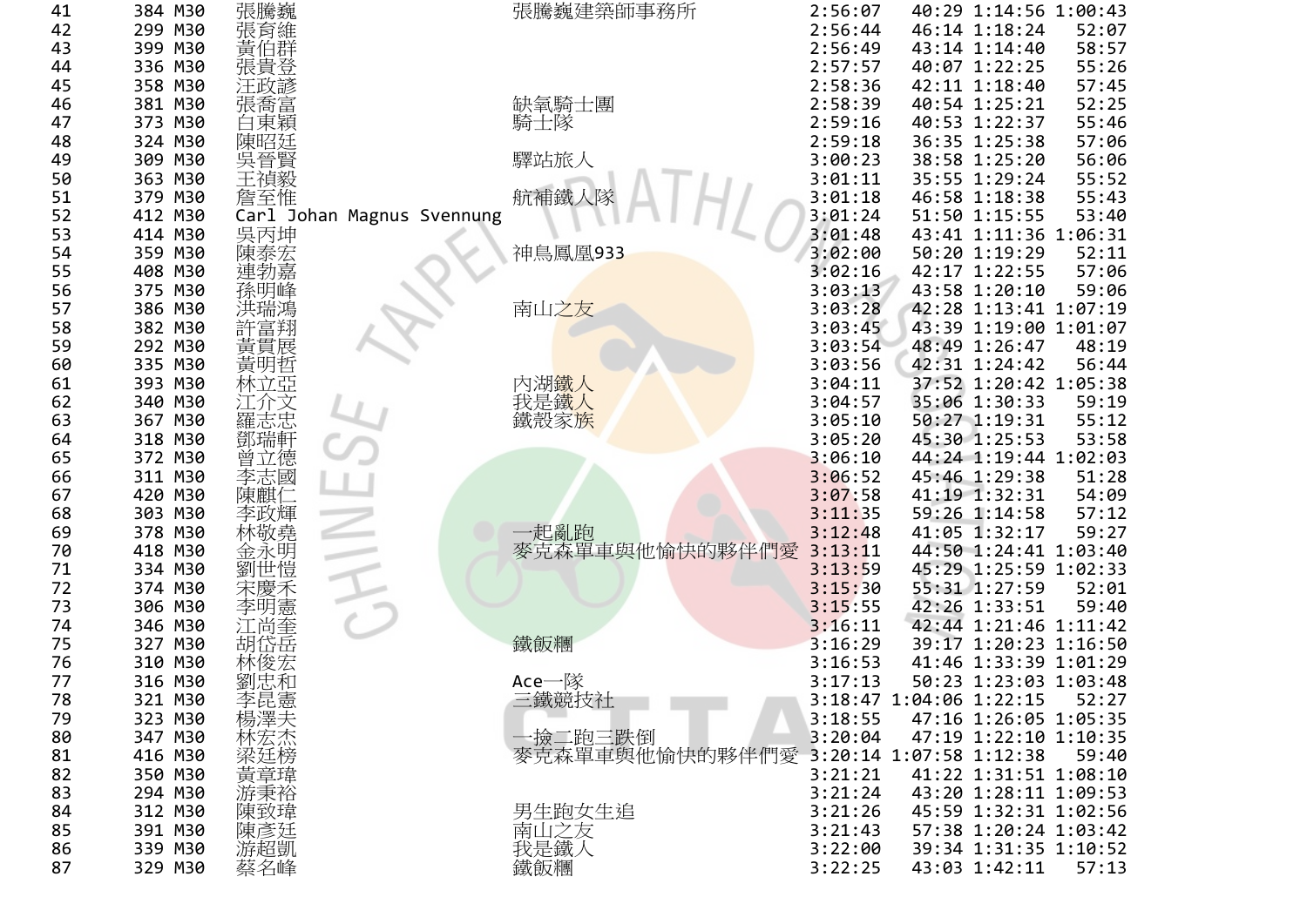| 88         | 409 M30 | 李易熾                                     |                                       | 3:24:09 | 50:11 1:19:21 1:14:38           |       |          |
|------------|---------|-----------------------------------------|---------------------------------------|---------|---------------------------------|-------|----------|
| 89         | 328 M30 | 林弘軒                                     | 鐵飯糰                                   | 3:25:07 | 39:10 1:27:53 1:18:05           |       |          |
| 90         | 356 M30 |                                         |                                       | 3:26:01 | 50:53 1:30:20 1:04:49           |       |          |
| 91         | 400 M30 | 張志巍                                     |                                       | 3:26:02 | 45:12 1:29:37 1:11:14           |       |          |
| 92         | 354 M30 | 賴錦庭                                     | 肉腳雙人組                                 | 3:26:24 | 42:40 1:34:20 1:09:25           |       |          |
| 93         | 341 M30 | 賴建成                                     |                                       | 3:26:36 | 42:27 1:33:40 1:10:30           |       |          |
| 94         | 376 M30 | 伍希元                                     |                                       |         | 3:26:43 1:12:59 1:14:16         | 59:28 |          |
| 95         | 295 M30 | 羅康瑋                                     |                                       | 3:27:14 | 42:05 1:38:53 1:06:17           |       |          |
| 96         | 300 M30 | 一凡                                      |                                       | 3:27:33 | 56:45 1:26:36 1:04:13           |       |          |
| 97         | 326 M30 | 瞿光祖                                     | 鐵飯糰                                   | 3:28:04 | 44:56 1:30:33 1:12:36           |       |          |
| 98         | 357 M30 |                                         |                                       | 3:31:58 | 51:28 1:32:57 1:07:34           |       |          |
| 99         | 407 M30 |                                         |                                       | 3:32:45 | 41:18 1:36:30 1:14:59           |       |          |
| 100        | 361 M30 |                                         |                                       | 3:33:13 | 46:30 1:28:47 1:17:56           |       |          |
| 101        | 390 M30 | 佶瑜                                      |                                       | 3:34:09 | 45:09 1:31:12 1:17:50           |       |          |
| 102        | 415 M30 | 智煌                                      | 南山之友<br>麥克森單 <mark>車與他愉快的</mark> 夥伴們愛 | 3:36:26 | 55:16 1:17:10 1:24:00           |       |          |
| 103        | 293 M30 |                                         |                                       | 3:37:47 | 51:57 1:30:06 1:15:46           |       |          |
| 104        | 369 M30 | 黃佳帆<br>鄭文彥                              | 鐵殼家族                                  | 3:41:16 | 48:35 1:32:34 1:20:07           |       |          |
| 105        | 344 M30 |                                         |                                       | 3:41:35 | 52:13 1:27:57 1:21:27           |       |          |
| 106        | 308 M30 | 郭家銘                                     |                                       | 3:42:51 | 54:14 1:30:50 1:17:49           |       |          |
| 107        | 325 M30 | 李允民                                     | 下班後交大南門附近出發 <del>去</del> 運動           | 3:48:28 | 55:51 1:34:58 1:17:39           |       |          |
| 108        | 331 M30 | 謝光岱                                     | 報一隊<br>羅世興                            |         | 3:49:48 1:00:11 1:42:52 1:06:46 |       |          |
| 109        | 380 M30 | 羅世興                                     |                                       | 3:54:20 | 55:48 1:45:48 1:12:44           |       |          |
| 110        | 392 M30 |                                         |                                       | 3:56:08 | 40:40 1:52:23 1:23:06           |       |          |
| 111        | 398 M30 | 文修                                      |                                       | 3:58:47 | 54:20 1:43:17 1:21:11           |       |          |
| 112        | 388 M30 | 吳耿偉                                     | 南山之友                                  | 4:01:04 | 46:56 1:56:33 1:17:36           |       |          |
| 113        | 385 M30 | 陳津銘                                     | 之友<br>南山                              | 4:02:20 | 54:02 1:50:46 1:17:33           |       |          |
| 114        | 337 M30 | 蕭韋立                                     | 好強                                    |         | 4:03:38 1:03:40 1:35:10 1:24:49 |       |          |
| 115        | 313 M30 | 劉信宏                                     | 生跑女生追                                 | 4:08:49 | 39:02 2:06:48 1:23:00           |       |          |
| 116        | 389 M30 | 文泰                                      | 南山之友                                  | 4:12:19 | 53:16 1:54:44 1:24:21           |       |          |
| 117        | 353 M30 | 鄭鈺霖                                     | 肉腳雙人組                                 | 4:14:32 | 46:12 1:56:04 1:32:17           |       |          |
| 118        | 371 M30 | 林建宏                                     |                                       | 4:20:34 | 57:13 1:56:58 1:26:24           |       |          |
| DSQ        | 297 M30 | Robin Moore                             |                                       |         |                                 |       | SWIM DSQ |
|            | 290 M30 | 韓季軒                                     |                                       |         | 42:06 1:16:10                   |       |          |
|            | 377 M30 | 賴彥碩                                     | ·起亂跑                                  |         | 42:06 1:26:50                   |       |          |
|            | 362 M30 | 吳安迪                                     |                                       |         | 1:03:16 1:51:06                 |       |          |
| <b>DNF</b> | 330 M30 | 林汝鍵                                     |                                       |         | 40:39                           |       | Bike DNF |
|            | 401 M30 | 黃宇寧                                     |                                       |         | 59:10                           |       |          |
|            |         | 計時:Chinese Taipei Triathlon Association | 裁判長:黃金宏                               |         | Print 2013-06-04, 22:42:07      |       |          |
|            |         |                                         |                                       |         |                                 |       |          |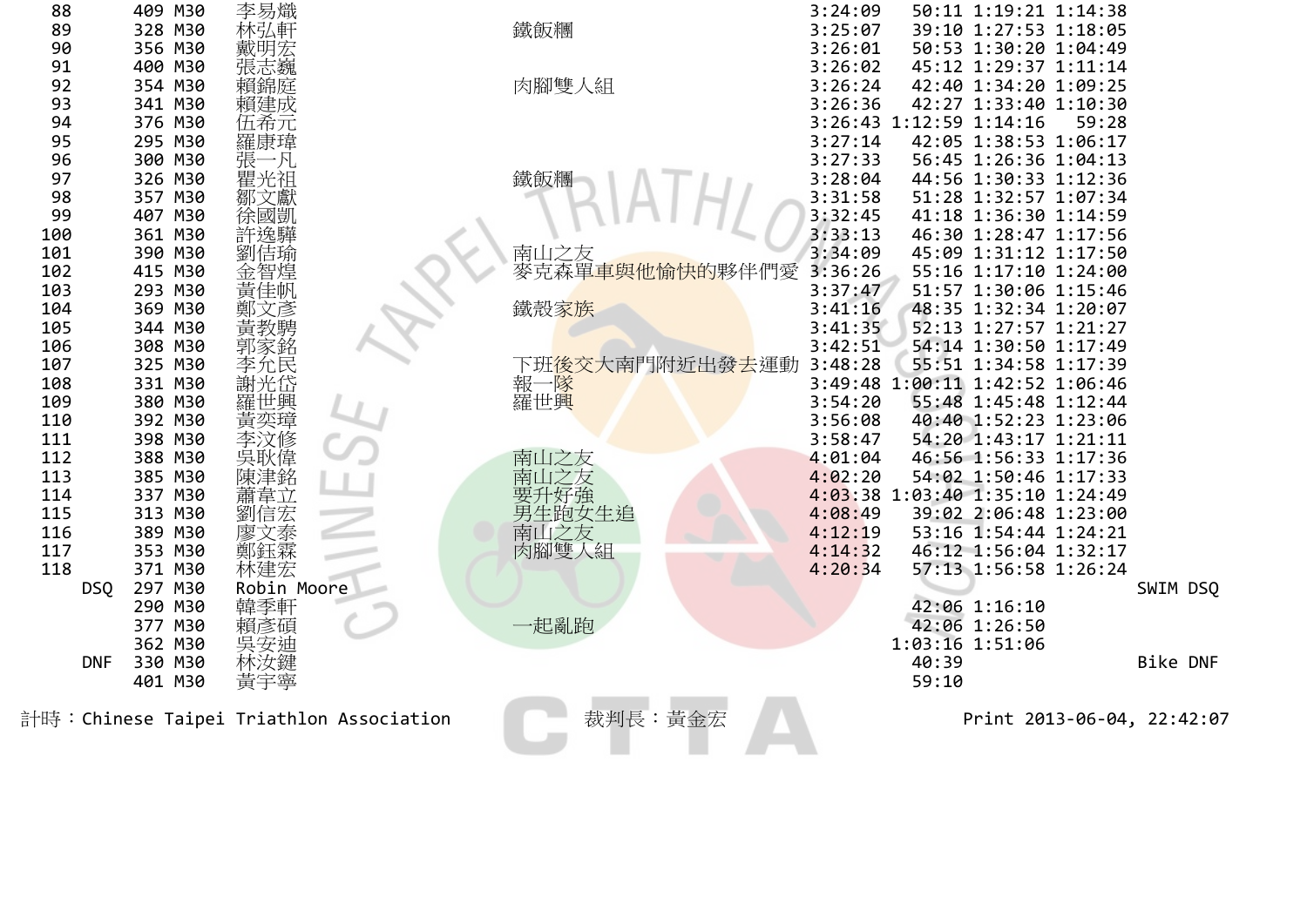M25 組成績

|                | 2013-06-02 07:30 AM           |               |                  |                                    |             |                                |                  |         |
|----------------|-------------------------------|---------------|------------------|------------------------------------|-------------|--------------------------------|------------------|---------|
| Pos<br>=====   | No.<br>Div<br>$=$ $=$ $=$ $=$ | Name          | Team             | Time                               | Swim        | <b>Bike</b>                    | Run              | Remarks |
| 1              | 220 M25                       | 謝漢霖           | 金門縣代表隊           | $=$ $=$ $=$ $=$ $=$ $=$<br>2:06:27 | -------- -- | =====<br>24:29 1:03:32         | =======<br>38:27 |         |
| 2              | 191 M25                       | 黃世昌           | FSA Featherlight | 2:07:01                            |             | 34:09 1:01:15                  | 31:38            |         |
| 3              | 198 M25                       | 廖允謙           |                  | 2:15:00                            |             | 27:27 1:02:50                  | 44:43            |         |
| 4              | 227 M25                       | 劉格臺           | 堤姆贏多芬三鐵隊<br>鐵馬牧場 | 2:17:01                            |             | 33:24 1:02:53                  | 40:44            |         |
| 5              | 275 M25                       | 曾奕穎           | 麥帥<br>隊          | 2:19:24                            |             | 26:19 1:08:37                  | 44:29            |         |
| 6              | 241 M25                       | 王煥文           | BH鐵人隊            | 2:22:27                            |             | 33:37 1:04:31                  | 44:20            |         |
| $\overline{7}$ | 229 M25                       |               | 鐵馬牧場             | 2:25:50                            |             | 32:30 1:05:23                  | 47:57            |         |
| 8              | 223 M25                       | 范振輝           | 出來面隊             | 2:27:12                            |             | 36:41 1:07:44                  | 42:48            |         |
| 9              | 262 M25                       | 黃照理           | 南山之友             | 2:30:18                            |             | 25:44 1:14:41                  | 49:54            |         |
| 10             | 216 M25                       | 家源            |                  | 2:31:54                            |             | 25:23 1:10:42                  | 55:50            |         |
| 11             | 200 M25                       | 胡春煦           | 中國鐵人三項運動協會       | 2:34:36                            |             | 41:28 1:04:22                  | 48:48            |         |
| 12             | 192 M25                       | 許政憲           | 台南鐵人隊            | 2:39:20                            |             | 38:01 1:12:32                  | 48:47            |         |
| 13             | 274 M25                       | 曾譯賢           |                  | 2:39:51                            |             | 39:34 1:09:16                  | 51:03            |         |
| 14             | 245 M25                       | 洪佳煥           |                  | 2:40:11                            |             | 24:19 1:19:20                  | 56:33            |         |
| 15             | 219 M25                       | 蔡銘佳           | 蘇澳慢跑-極限鐵人        | 2:42:31                            |             | 53:03 1:06:06                  | 43:23            |         |
| 16             | 243 M25                       | 林紘立           |                  | 2:45:55                            |             | 33:29 1:22:00                  | 50:27            |         |
| 17             | 233 M25                       | 慎基麟           |                  | 2:49:10                            |             | 39:11 1:11:40                  | 58:20            |         |
| 18             | 246 M25                       | 張軒傑           |                  | 2:49:43                            |             | 33:21 1:13:40 1:02:42          |                  |         |
| 19             | 277 M25                       | 黃財德           | 出來面隊             | 2:50:08                            |             | 43:07 1:16:38                  | 50:24            |         |
| 20             | 195 M25                       | 洪振凱           | 富威鐵人             | 2:50:42                            |             | 40:51 1:11:11                  | 58:40            |         |
| 21             | 215 M25                       | 許富舜           | 蘆洲區鐵人三項委員會       | 2:52:14                            |             | 42:29 1:21:48                  | 47:58            |         |
| 22             | 225 M25                       | 讀鼎祐<br>楊<br>楊 |                  | 2:53:37                            |             | 38:15 1:15:24 1:00:00          |                  |         |
| 23             | 201 M25                       |               | 中國鐵人三項運動協會       | 2:54:36                            |             | 40:10 1:22:14                  | 52:13            |         |
| 24<br>25       | 244 M25                       | 張皓涵           | 騎士隊              | 2:56:23                            |             | 42:54 1:17:17                  | 56:14<br>56:21   |         |
| 26             | 247 M25<br>269 M25            | 張名源           |                  | 2:56:26<br>2:56:38                 |             | 44:09 1:15:57<br>38:44 1:21:45 | 56:09            |         |
| 27             | 250 M25                       | 吳韋德           | 山土匪              | 2:58:58                            |             | 35:25 1:23:33 1:00:01          |                  |         |
| 28             | 276 M25                       | 彭裕惟<br>莊      |                  | 3:00:10                            |             | 43:07 1:22:02                  | 55:02            |         |
| 29             | 213 M25                       | 張舜傑           | 圖論與演算法實驗室        | 3:02:22                            |             | 33:22 1:26:49 1:02:11          |                  |         |
| 30             | 256 M25                       |               |                  | 3:02:53                            |             | 40:05 1:28:09                  | 54:40            |         |
| 31             | 248 M25                       | 普智盈<br>柯敬賢    |                  | 3:03:46                            |             | 46:02 1:18:18                  | 59:28            |         |
| 32             | 235 M25                       | 王奕翔           |                  | 3:04:12                            |             | 56:41 1:14:39                  | 52:53            |         |
| 33             | 212 M25                       | 江守文           |                  | 3:05:10                            |             | 54:30 1:25:44                  | 44:57            |         |
| 34             | 199 M25                       | 王信(人豪)        |                  | 3:05:28                            |             | 50:20 1:12:40 1:02:29          |                  |         |
| 35             | 272 M25                       | 廖烜慶           | 很                | 3:05:41                            |             | 38:57 1:28:00                  | 58:45            |         |
| 36             | 267 M25                       | 孟繁儒           |                  | 3:06:06                            |             | 46:58 1:26:49                  | 52:21            |         |
| 37             | 202 M25                       | 林世昌           |                  | 3:07:52                            |             | 48:01 1:21:41                  | 58:11            |         |
| 38             | 224 M25                       | 謝宗霖           |                  | 3:12:27                            |             | 40:17 1:17:45 1:14:25          |                  |         |
| 39             | 281 M25                       | 謝昆晃           | 出來面隊             | 3:12:39                            |             | 49:10 1:27:46                  | 55:44            |         |
| 40             | 211 M25                       | 王信之           |                  | 3:13:07                            |             | 40:36 1:33:30                  | 59:03            |         |
|                |                               |               |                  |                                    |             |                                |                  |         |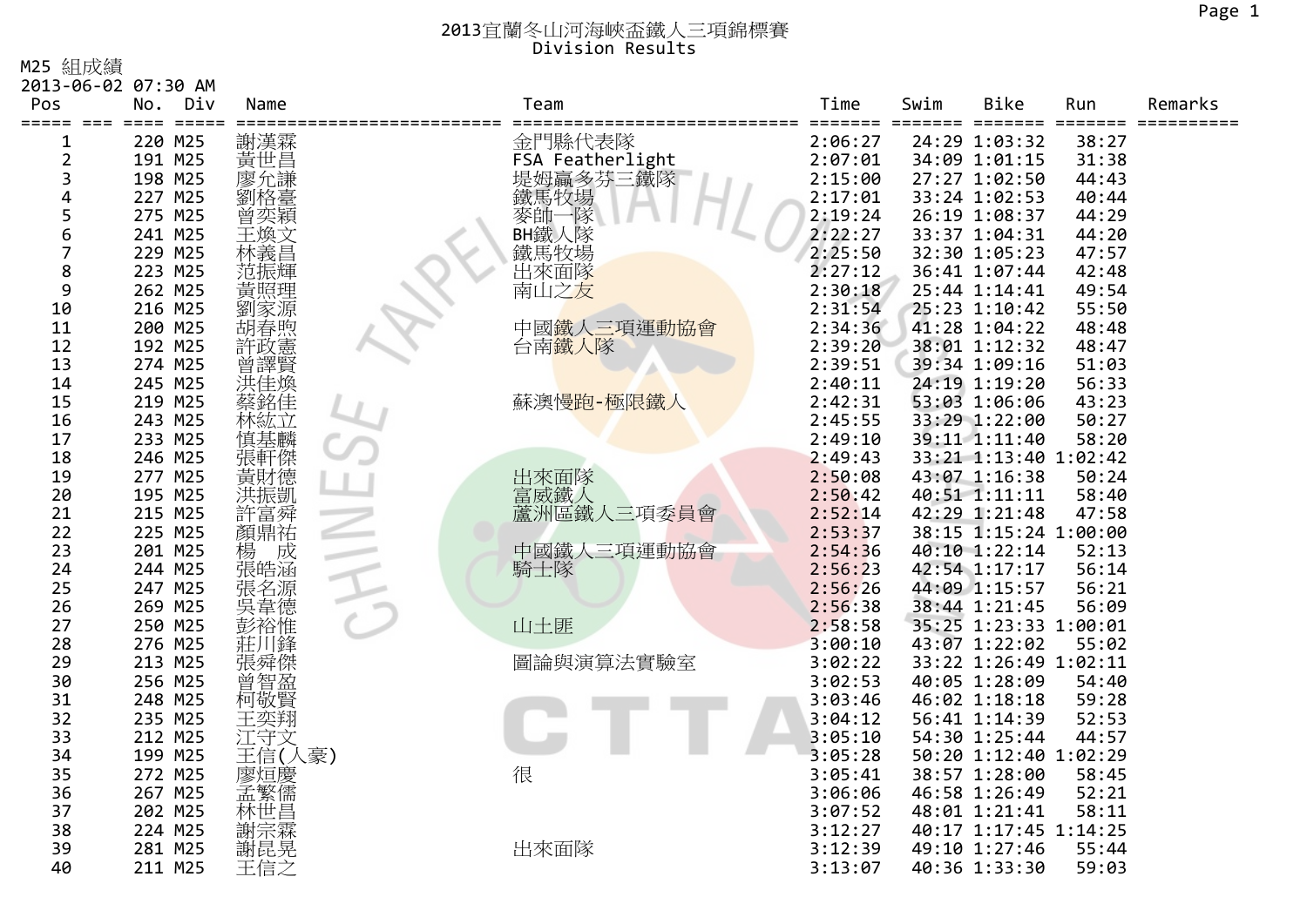| 41         | 232 M25 | 游騰鴥                                     | 一撿二跑三跌倒        | 3:15:07 1:06:29 1:19:06<br>49:33  |          |
|------------|---------|-----------------------------------------|----------------|-----------------------------------|----------|
| 42         | 253 M25 | 傅傳雲                                     |                | 45:06 1:23:23 1:08:09<br>3:16:37  |          |
| 43         | 263 M25 | 泊翰<br>吳                                 | 南山之友           | 49:36 1:23:29 1:05:08<br>3:18:12  |          |
| 44         | 206 M25 | 廖健智                                     | EE紙人           | 3:19:52<br>45:49 1:26:21 1:07:44  |          |
| 45         | 205 M25 | 謝瑞桀                                     | EE紙人           | 3:20:10<br>43:42 1:26:35 1:09:54  |          |
| 46         | 207 M25 |                                         |                | 3:20:14<br>46:22 1:30:05 1:03:48  |          |
| 47         | 273 M25 | 白勲<br>頌                                 | 很              | 3:20:20<br>58:27<br>49:32 1:32:22 |          |
| 48         | 271 M25 |                                         |                | 3:20:27<br>35:47 1:27:42 1:17:00  |          |
| 49         | 237 M25 | 曺<br>博鈞                                 |                | 3:22:59<br>45:06 1:23:53 1:14:00  |          |
| 50         | 280 M25 | 凾<br>昱翔                                 | 出來面隊           | 3:24:58<br>42:12 1:42:20 1:00:27  |          |
| 51         | 278 M25 |                                         | 出來面隊           | 3:24:58<br>41:55 1:27:13 1:15:51  |          |
| 52         | 196 M25 |                                         |                | 3:26:52<br>41:00 1:21:57 1:23:56  |          |
| 53         | 204 M25 | 呉                                       | 三隻小朱<br>EE紙人   | 3:27:32<br>47:11 1:29:10 1:11:12  |          |
| 54         | 265 M25 | 佑晟                                      |                | 3:27:46<br>44:30 1:22:36 1:20:40  |          |
| 55         | 194 M25 |                                         |                | 3:28:29<br>50:39 1:35:03 1:02:48  |          |
| 56         | 266 M25 |                                         | 內湖鐵人           | 3:28:51<br>55:13<br>58:33 1:35:06 |          |
| 57         | 193 M25 | 建翰                                      |                | 3:31:30<br>49:21 1:21:28 1:20:42  |          |
| 58         | 255 M25 | 洪紹勛                                     |                | 3:32:54<br>49:45 1:29:58 1:13:12  |          |
| 59         | 234 M25 | 宜霖                                      |                | 3:33:16 1:09:32 1:22:58 1:00:47   |          |
| 60         | 254 M25 | 廖伯霖                                     |                | 3:35:07<br>47:14 1:39:59 1:07:56  |          |
| 61         | 218 M25 | 邱冠(火育)                                  | 報一隊            | 3:35:37<br>51:25 1:29:38 1:14:35  |          |
| 62         | 197 M25 | 朱晃毅                                     | 三隻小朱           | 54:05 1:19:42 1:22:16<br>3:36:02  |          |
| 63         | 252 M25 | 張恒強                                     |                | 3:38:28<br>53:53 1:45:50<br>58:47 |          |
| 64         | 226 M25 | 陳相如                                     | 我是鐵人           | 3:40:07<br>42:07 1:46:37 1:11:24  |          |
| 65         | 217 M25 | 林也強                                     | 報<br>一隊        | 3:42:25<br>44:46 1:37:02 1:20:37  |          |
| 66         | 251 M25 | 沈柏村                                     | 山土匪            | 3:43:43<br>51:08 1:37:23 1:15:14  |          |
| 67         | 236 M25 | 張倍宙                                     | 鐵殼家族           | 3:43:50<br>58:42 1:28:17 1:16:52  |          |
| 68         | 242 M25 |                                         | 下班後交大南門附近出發去運動 | 3:46:14<br>50:08 1:38:40 1:17:27  |          |
| 69         | 257 M25 | 夏祐麟                                     | 南山之友           | 3:51:14<br>50:55 1:38:13 1:22:08  |          |
| 70         | 238 M25 | 陳冠宇                                     | 極限             | 3:51:31 1:02:02 1:44:24 1:05:05   |          |
| 71         | 230 M25 | 簡秉民                                     |                | 3:51:38<br>56:21 1:38:30 1:16:48  |          |
| 72         | 203 M25 | 莊偉琳                                     | EE紙人           | 3:53:11<br>49:52 1:35:30 1:27:50  |          |
| 73         | 222 M25 | 奕儒<br>何                                 |                | 4:00:01 1:06:03 1:42:11 1:11:48   |          |
| 74         | 259 M25 |                                         | 南山之友           | 4:05:46 1:11:46 1:44:28 1:09:32   |          |
| 75         | 258 M25 | 黃政堯                                     | 南山之友           | 4:06:28 1:03:08 1:45:40 1:17:41   |          |
| 76         | 279 M25 |                                         | 出來面隊           | 4:06:43 1:02:46 1:33:42 1:30:16   |          |
| 77         | 264 M25 | 黃裕翔                                     | 南山之友           | 4:13:04<br>57:50 1:51:26 1:23:50  |          |
|            | 228 M25 | 羅聖傑                                     | 鐵馬牧場           | 56:49 1:24:46                     |          |
| <b>DNF</b> | 209 M25 |                                         |                | 42:47                             | Bike DNF |
|            | 260 M25 | 國誌                                      | 南山之友           | 56:57                             |          |
|            | 261 M25 | 張益承                                     | 南山之友           | 59:46                             |          |
|            | 221 M25 | 林鉅翔                                     |                | 1:15:02                           |          |
|            | 270 M25 | 仇力衛                                     | WAL            | 1:20:50                           |          |
|            |         | 計時:Chinese Taipei Triathlon Association | 裁判長:黃金宏        | Print 2013-06-04, 22:42:07        |          |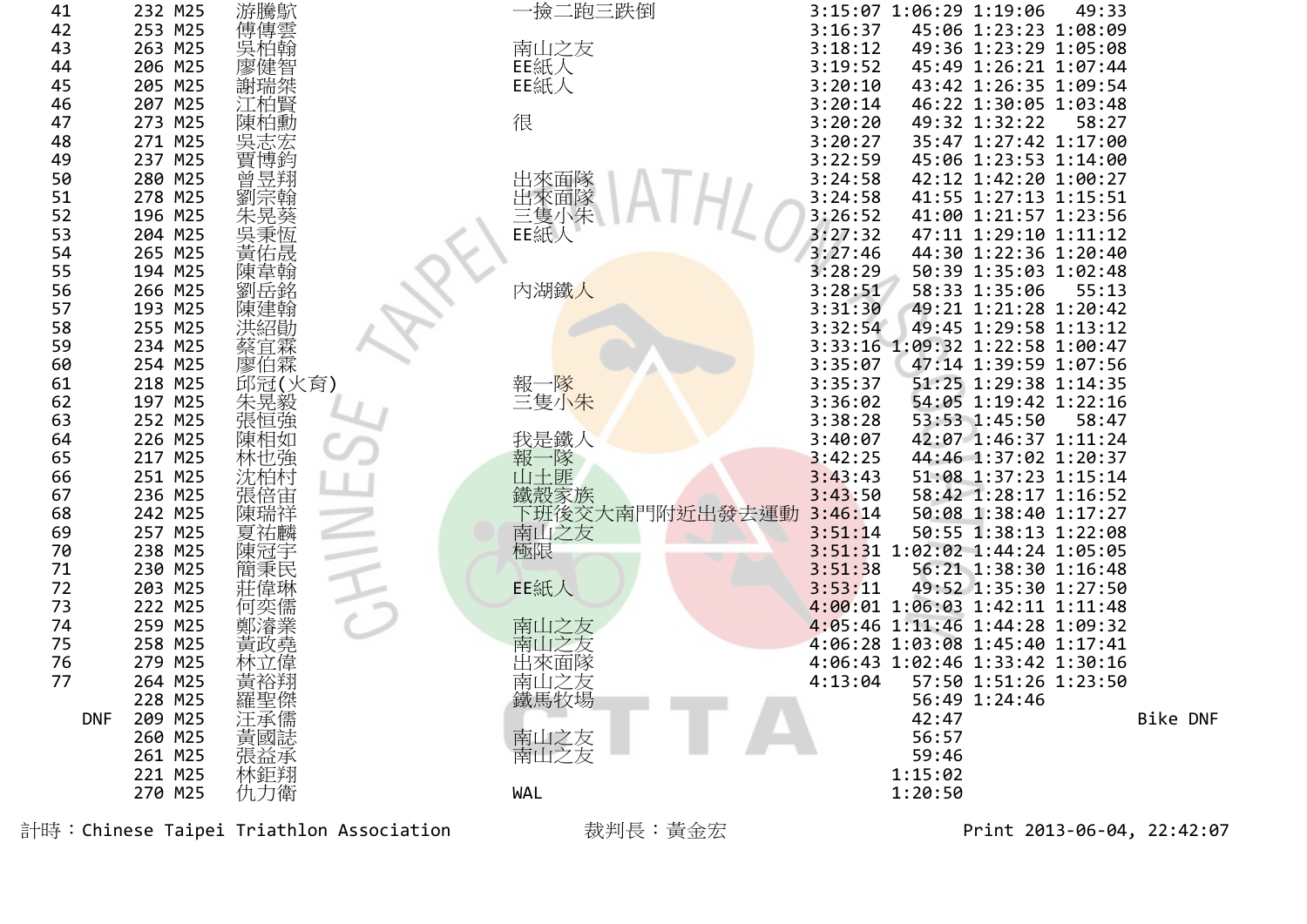M20 組成績

| Pos                                                                                                                                   | No.                                                                                                                                                                                                                                                       | Div | Name                                                                                 |                                         | Team                                        | Time                                                                                                                                                                                                                                                      | Swim  | Bike                                                                                                                                                                                                                                                                                                                                                                                                                                                                                                                                | Run                                                         | Remarks                                       |
|---------------------------------------------------------------------------------------------------------------------------------------|-----------------------------------------------------------------------------------------------------------------------------------------------------------------------------------------------------------------------------------------------------------|-----|--------------------------------------------------------------------------------------|-----------------------------------------|---------------------------------------------|-----------------------------------------------------------------------------------------------------------------------------------------------------------------------------------------------------------------------------------------------------------|-------|-------------------------------------------------------------------------------------------------------------------------------------------------------------------------------------------------------------------------------------------------------------------------------------------------------------------------------------------------------------------------------------------------------------------------------------------------------------------------------------------------------------------------------------|-------------------------------------------------------------|-----------------------------------------------|
| 2013-06-02 07:30 AM<br>3<br>4<br>5<br>6<br>8<br>9<br>10<br>11<br>12<br>13<br>14<br>15<br>16<br>17<br>18<br>19<br>20<br>21<br>22<br>23 | 161 M20<br>151 M20<br>165 M20<br>159 M20<br>170 M20<br>158 M20<br>163 M20<br>180 M20<br>155 M20<br>164 M20<br>183 M20<br>168 M20<br>185 M20<br>175 M20<br>169 M20<br>162 M20<br>186 M20<br>172 M20<br>177 M20<br>173 M20<br>157 M20<br>153 M20<br>178 M20 |     | 楊晁青<br>林聖恩<br>寅冠霖<br>陳柏宇<br>楊<br>湯立成<br>陳劭安<br>李逸翔<br>·王鄭蘇<br>藤<br>藤<br>藤<br>藤<br>方皓 |                                         | 台灣大腳丫長跑協會<br>力羽鐵人隊<br>長征<br>運休老屁股<br>很<br>很 | 2:05:42<br>2:21:48<br>2:28:31<br>2:29:19<br>2:50:04<br>2:56:03<br>3:01:49<br>3:02:25<br>3:04:02<br>3:08:31<br>3:11:29<br>3:12:59<br>3:13:54<br>3:16:16<br>3:22:26<br>3:29:05<br>3:30:11<br>3:37:05<br>3:37:06<br>3:43:23<br>3:45:55<br>3:55:55<br>4:12:54 |       | 28:40 1:02:55<br>34:57 1:02:33<br>26:24 1:19:14<br>26:04 1:13:12<br>34:21 1:18:09<br>45:42 1:22:06<br>47:09 1:19:01<br>27:38 1:25:42 1:09:06<br>42:32 1:21:12 1:00:18<br>36:32 1:25:48 1:06:12<br>39:13 1:25:12 1:07:05<br>36:02 1:18:49 1:18:09<br>45:11 1:21:08 1:07:36<br>28:37 1:42:11 1:05:29<br>45:01 1:33:13 1:04:13<br>40:29 1:42:51 1:05:46<br>42:42 1:43:08 1:04:21<br>45:18 1:47:04 1:04:45<br>44:01 1:48:21 1:04:45<br>46:58 1:55:00 1:01:26<br>38:38 1:51:51 1:15:27<br>50:19 1:59:26 1:06:11<br>54:08 1:47:49 1:30:58 | 34:08<br>44:19<br>42:53<br>50:04<br>57:36<br>48:17<br>55:40 |                                               |
| 24<br>25<br>26                                                                                                                        | 166 M20<br>167 M20<br>187 M20                                                                                                                                                                                                                             |     | 韋鑫<br>黃國政<br>歐維昇                                                                     |                                         | 南山之友<br>南山之友<br>BCT車隊                       |                                                                                                                                                                                                                                                           |       | 4:18:16 1:14:11 1:39:46 1:24:20<br>4:19:25 1:07:18 1:47:54 1:24:14<br>4:21:39 1:10:46 1:48:33 1:22:20                                                                                                                                                                                                                                                                                                                                                                                                                               |                                                             |                                               |
| <b>DNF</b>                                                                                                                            | 174 M20                                                                                                                                                                                                                                                   |     | 蔡尚佑                                                                                  | 計時:Chinese Taipei Triathlon Association | 很<br>裁判長:黃金宏                                |                                                                                                                                                                                                                                                           | 48:38 |                                                                                                                                                                                                                                                                                                                                                                                                                                                                                                                                     |                                                             | <b>Bike DNF</b><br>Print 2013-06-04, 22:42:07 |
|                                                                                                                                       |                                                                                                                                                                                                                                                           |     |                                                                                      |                                         |                                             |                                                                                                                                                                                                                                                           |       |                                                                                                                                                                                                                                                                                                                                                                                                                                                                                                                                     |                                                             |                                               |